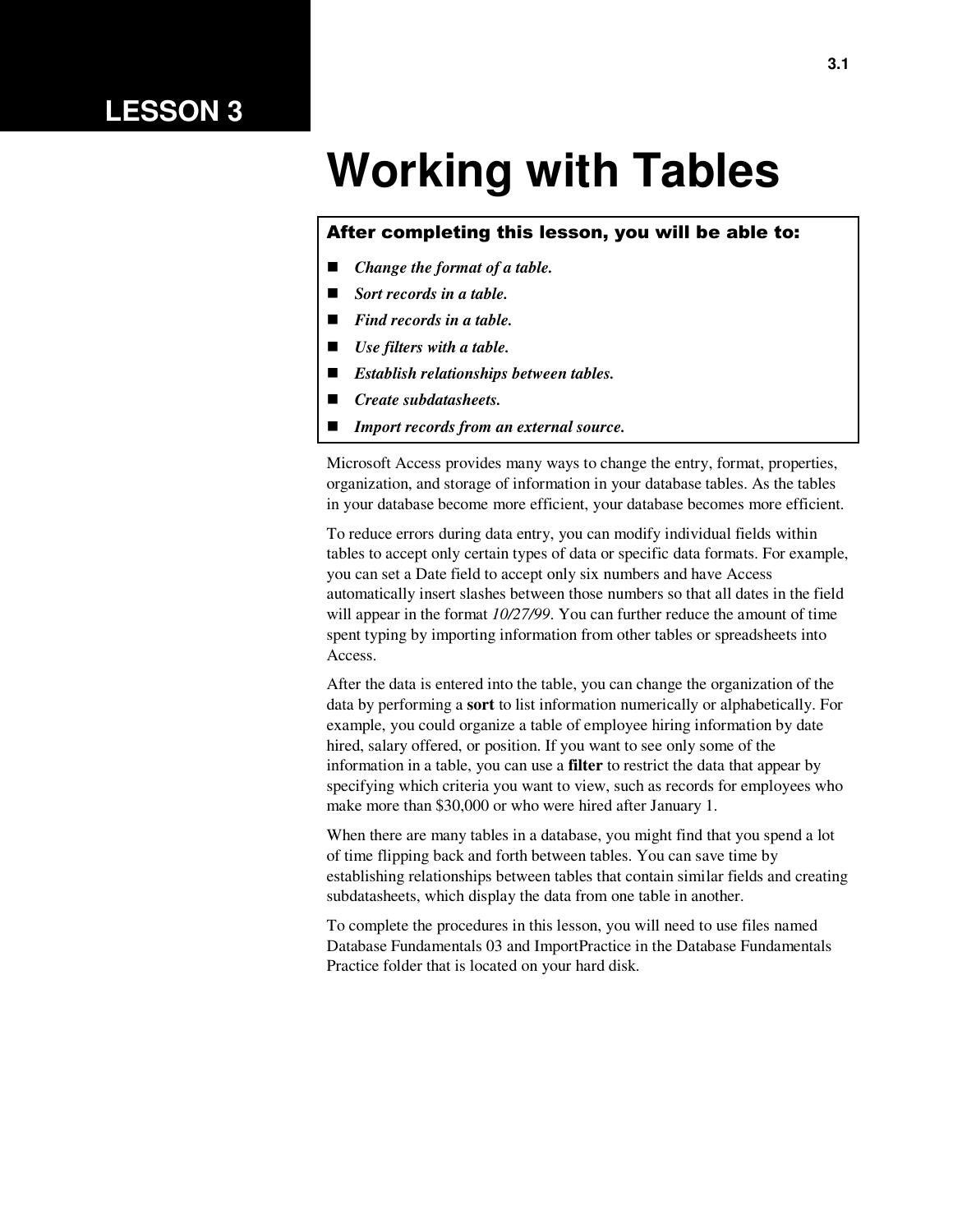### Formatting a Table Datasheet

When you create a table, Access automatically formats the table with a 10-point Arial font and silver gridlines. Access uses this default format because it is easy to read on a computer screen.

|   | <b>囲 tblEmployees: Table</b> |                   |                                        |                               |                   |              |                      |
|---|------------------------------|-------------------|----------------------------------------|-------------------------------|-------------------|--------------|----------------------|
|   | Employee ID                  | <b>First Name</b> | Last Name                              | <b>Address</b>                | Citγ              | <b>State</b> |                      |
| ▶ | H <sub>101</sub>             | Max               | Benson                                 | 744 E. Elm Coul Ventura       |                   | CA           |                      |
|   | H102                         | Sandra            | Martinez                               | 2080 W. 104th                 | Sandyland Cove CA |              |                      |
|   | H103                         | Gregory           | Erickson                               | 67 S. Oak                     | Santa Paula       | CA           |                      |
|   | H104                         | Judy              | Lew                                    | 555 Main Street Ojai          |                   | CA           |                      |
|   | M201                         | Lisa              | Jacobson                               | 90 Lincoln                    | Santa Barbara     | CA           |                      |
|   | M202                         | Stephanie         | Conroy                                 | 123 N. Oak                    | Goleta            | CA           |                      |
|   | M203                         | <b>Steve</b>      | Alboucq                                | 5698 Main Stree Santa Barbara |                   | CA           |                      |
|   | M204                         | Kathryn           | Wilson                                 | 243 Syracuse                  | Goleta            | CA           |                      |
|   | M205                         | Ray.              | Zambroski                              | 241 W. 29th Avi Santa Barbara |                   | CA           |                      |
|   | M206                         | Sean              | Chai                                   | 996 Pearl                     | Santa Barbara     | CA           |                      |
|   | M207                         | Donna             | Niikkonen                              | 99 Walnut, Apt   Ojai         |                   | CA           |                      |
|   | M208                         | Wendy             | Wheeler                                | 352 16th Avenul El Sueno      |                   | CA           |                      |
|   | M209                         | Jose              | Lugo                                   | 342 Elm Circle                | Santa Barbara     | CA           |                      |
|   | M210                         | Daniel            | Penn                                   | 425 S. Oak                    | El Sueno          | CA           |                      |
|   | M211                         | Jill              | Kelley                                 | 35 Walnut                     | Santa Barbara     | CA           |                      |
|   | M212                         | Megan             | Sherman                                | 88 S. Broadway Santa Barbara  |                   | CA           |                      |
|   | M213                         | Peter             | Porzuczek                              | 899 N. Oak                    | Santa Barbara     | CA.          |                      |
|   | M214                         | Suanne            | Nagata                                 | 1200 W 120th                  | Goleta            | CA           | $\blacktriangledown$ |
|   | Record: 14                   |                   | $1 \rightarrow  H $ $\rightarrow$ f 28 | $\blacktriangleleft$          |                   |              |                      |

If you don't want to use the default format, you can customize table appearance by changing the font, the font size, and the font properties (such as whether the font is bold or italicized). You can also change the background color, alter the color of the gridlines, or assign a special effect to make cells appear raised or sunken. You can change the height and width of rows and columns, freeze columns and even hide columns. The illustration below shows the same table shown above with a sunken cell effect and a 14-point Times New Roman font.

| <b>Ⅲ tblEmployees: Table</b> |                        |                                                                                                                                                                                                |                                    |                            |              |  |  |  |
|------------------------------|------------------------|------------------------------------------------------------------------------------------------------------------------------------------------------------------------------------------------|------------------------------------|----------------------------|--------------|--|--|--|
|                              | Employee II First Name | Last Name                                                                                                                                                                                      | Address                            | City                       | <b>State</b> |  |  |  |
| H <sub>101</sub>             | Max                    | Benson                                                                                                                                                                                         | 744 E. Elm Ventura                 |                            | CA           |  |  |  |
| H <sub>102</sub>             | <b>Sandra</b>          | Martinez                                                                                                                                                                                       |                                    | 2080 W. 10 Sandyland       | ICA.         |  |  |  |
| H <sub>103</sub>             | <b>Gregory</b>         | Erickson                                                                                                                                                                                       |                                    | 67 S. Oak Santa Paul CA    |              |  |  |  |
| H104                         | <b>Judy</b>            | Lew                                                                                                                                                                                            | 555 Main SOjai                     |                            | CA           |  |  |  |
| M201                         | Lisa                   | <b>Jacobson</b>                                                                                                                                                                                |                                    | 90 Lincoln   Santa Barb CA |              |  |  |  |
| M202                         | <b>Stephanie</b>       | <b>Conroy</b>                                                                                                                                                                                  | 123 N. Oak Goleta                  |                            | CA           |  |  |  |
| M203                         | <b>Steve</b>           | <b>Alboucq</b>                                                                                                                                                                                 |                                    | 5698 Main Santa Barb CA    |              |  |  |  |
| M204                         | <b>Kathryn</b>         | Wilson                                                                                                                                                                                         | 243 Syracu Goleta                  |                            | CA           |  |  |  |
| M205                         | <b>Ray</b>             |                                                                                                                                                                                                | Zambroski 241 W. 29t Santa Barb CA |                            |              |  |  |  |
| M206                         | <b>Sean</b>            | <b>Chai</b>                                                                                                                                                                                    |                                    | 996 Pearl Santa Barb CA    |              |  |  |  |
| M207                         | Donna                  | <b>Niikkonen</b>                                                                                                                                                                               | 99 Walnut, Ojai                    |                            | CA.          |  |  |  |
| M208                         | Wendy                  | Wheeler                                                                                                                                                                                        | 352 16th A El Sueno                |                            | CA           |  |  |  |
| M209                         | <b>Jose</b>            | Lugo                                                                                                                                                                                           |                                    | 342 Elm Ci Santa Barb CA   |              |  |  |  |
| Record: 14   4               |                        | $\overline{4}$ $\blacktriangleright$ $\blacktriangleright$ $\blacktriangleright$ $\blacktriangleright$ $\blacktriangleright$ $\blacktriangleright$ $\blacktriangleright$ $\triangleleft$ of 28 |                                    |                            |              |  |  |  |

The Raised cell effect is not visible if the table background is white or if the table has colored gridlines.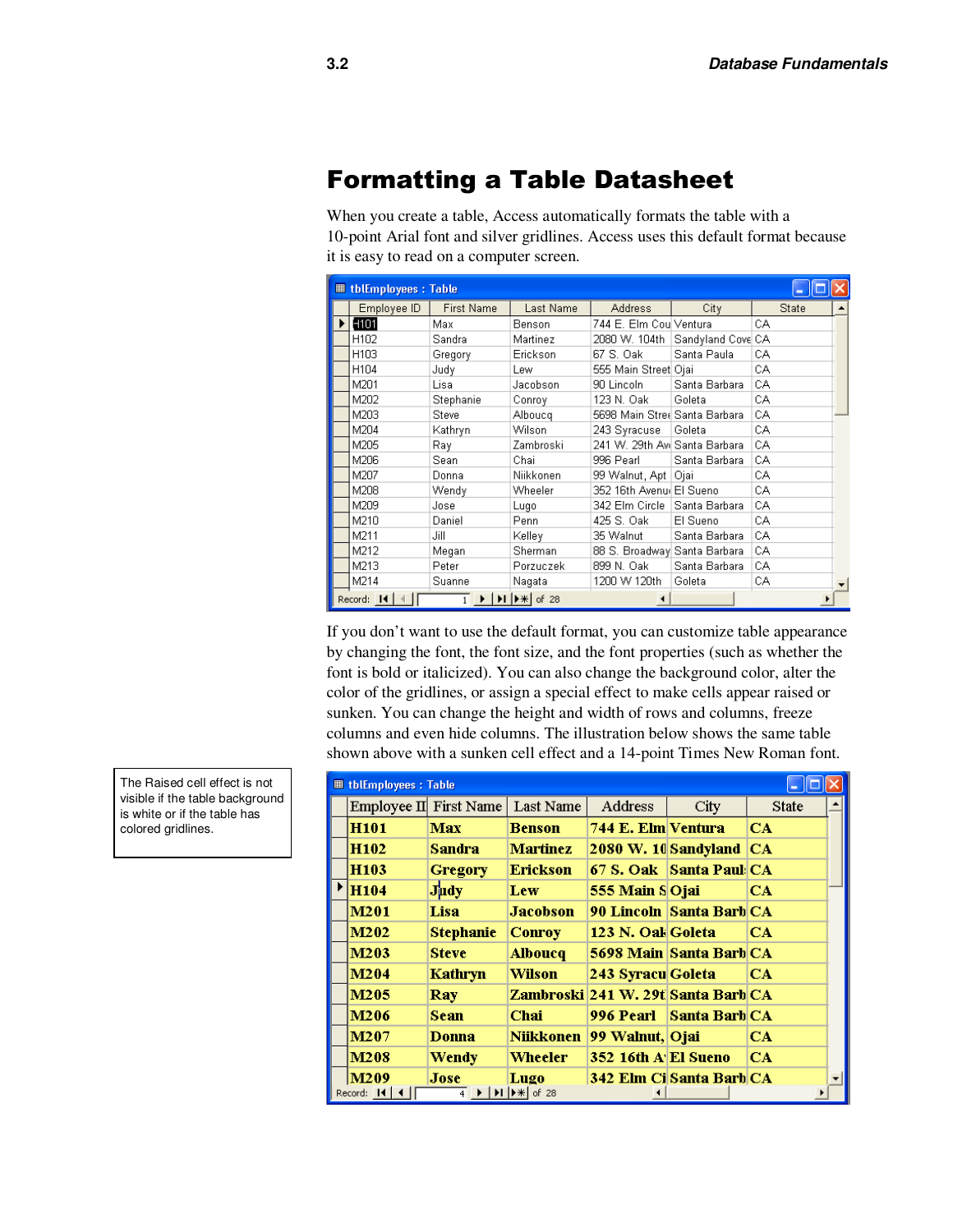As you can see in the previous illustration, some of the data is not completely visible because the columns for the fields are too narrow. By default, Access sets column widths to one inch and does not adjust the columns' widths if font size and formatting make the text longer than one inch.

The easiest way to make a column wide enough to show all the data is to double-click the line that separates the column from the next column. Access automatically expands the column to the correct size to show all the data. To make a column wider or narrower than this automatic setting, move the mouse pointer over the line between the field names until the pointer changes to a resizing double-headed arrow, and drag the column edge to the left or right.

In this exercise, you open the Database Fundamentals 03 database, change the font of tblEmployees to 12-point bold Times New Roman, change the table background to light blue, use a special effect to make the cells appear raised, and then adjust the column widths to accommodate the formatting changes.

- **1** With Access open, click the Open button on the Database toolbar. The Open dialog box appears.
- **2** Click the Look In down arrow, click the icon for your hard disk, and then double-click the Unlimited Potential folder.
- **3 Double-click the** Database Fundamentals Practice folder.
- **4** Click the Database Fundamentals 03 database, and click Open. The Database window for Database Fundamentals 03 appears.
- **5** On the Objects bar, click Tables, if necessary.
- **6** Click tblEmployees, and click Open on the Database window toolbar.

The table opens in Datasheet view.

| <b>Ⅲ tblEmployees: Table</b>                  |                   |                                                                                                                                                |                                |                                 |       |  |  |  |
|-----------------------------------------------|-------------------|------------------------------------------------------------------------------------------------------------------------------------------------|--------------------------------|---------------------------------|-------|--|--|--|
| Employee ID                                   | <b>First Name</b> | Last Name                                                                                                                                      | <b>Address</b>                 | City                            | State |  |  |  |
| H101                                          | Max               | Benson                                                                                                                                         | 744 E. Elm Coul Ventura        |                                 | CA    |  |  |  |
| H102                                          | Sandra            | Martinez                                                                                                                                       |                                | 2080 W. 104th Sandyland Cove CA |       |  |  |  |
| H103                                          | Gregory           | Erickson                                                                                                                                       | 67 S. Oak                      | Santa Paula                     | CA    |  |  |  |
| H104                                          | Judy              | Lew                                                                                                                                            | 555 Main Street Ojai           |                                 | CA    |  |  |  |
| M201                                          | Lisa              | Jacobson                                                                                                                                       | 90 Lincoln                     | Santa Barbara                   | CA    |  |  |  |
| M202                                          | Stephanie         | Conroy                                                                                                                                         | 123 N. Oak                     | Goleta                          | CA    |  |  |  |
| M203                                          | Steve             | Alboucq                                                                                                                                        | 5698 Main Stred Santa Barbara  |                                 | CA    |  |  |  |
| M204                                          | Kathryn           | Wilson                                                                                                                                         | 243 Syracuse   Goleta          |                                 | CA    |  |  |  |
| M205                                          | Ray.              | Zambroski                                                                                                                                      | 241 W. 29th Avi Santa Barbara  |                                 | CA    |  |  |  |
| M206                                          | Sean              | Chail                                                                                                                                          | 996 Pearl                      | Santa Barbara                   | CA    |  |  |  |
| M207                                          | Donna             | Niikkonen                                                                                                                                      | 99 Walnut, Apt   Ojai          |                                 | CA    |  |  |  |
| M208                                          | Wendy             | Wheeler                                                                                                                                        | 352 16th Avenul El Sueno       |                                 | CA    |  |  |  |
| M209                                          | Jose              | Lugo                                                                                                                                           | 342 Elm Circle   Santa Barbara |                                 | CA    |  |  |  |
| M210                                          | Daniel            | Penn                                                                                                                                           | 425 S. Oak                     | El Sueno                        | CA    |  |  |  |
| M211                                          | Jill              | Kelley                                                                                                                                         | 35 Walnut                      | Santa Barbara                   | CA    |  |  |  |
| M212                                          | Megan             | Sherman                                                                                                                                        | 88 S. Broadway Santa Barbara   |                                 | CA.   |  |  |  |
| M213                                          | Peter             | Porzuczek                                                                                                                                      | 899 N. Oak                     | Santa Barbara                   | CA    |  |  |  |
| M214                                          | Suanne            | Nagata                                                                                                                                         | 1200 W 120th                   | Goleta                          | CA.   |  |  |  |
| Record: $\vert 1 \vert \vert$ $\vert$ $\vert$ |                   | $\overline{1}$ $\blacktriangleright$ $\blacktriangleright$ $\blacktriangleright$ $\blacktriangleright$ $\blacktriangleright$ $\parallel$ of 28 |                                |                                 |       |  |  |  |

**7** On the View menu, point to Toolbars, and click Formatting (Datasheet), if necessary.

The Formatting toolbar appears.

Notice that the table appears in the default format of 10-point Arial font with silver gridlines.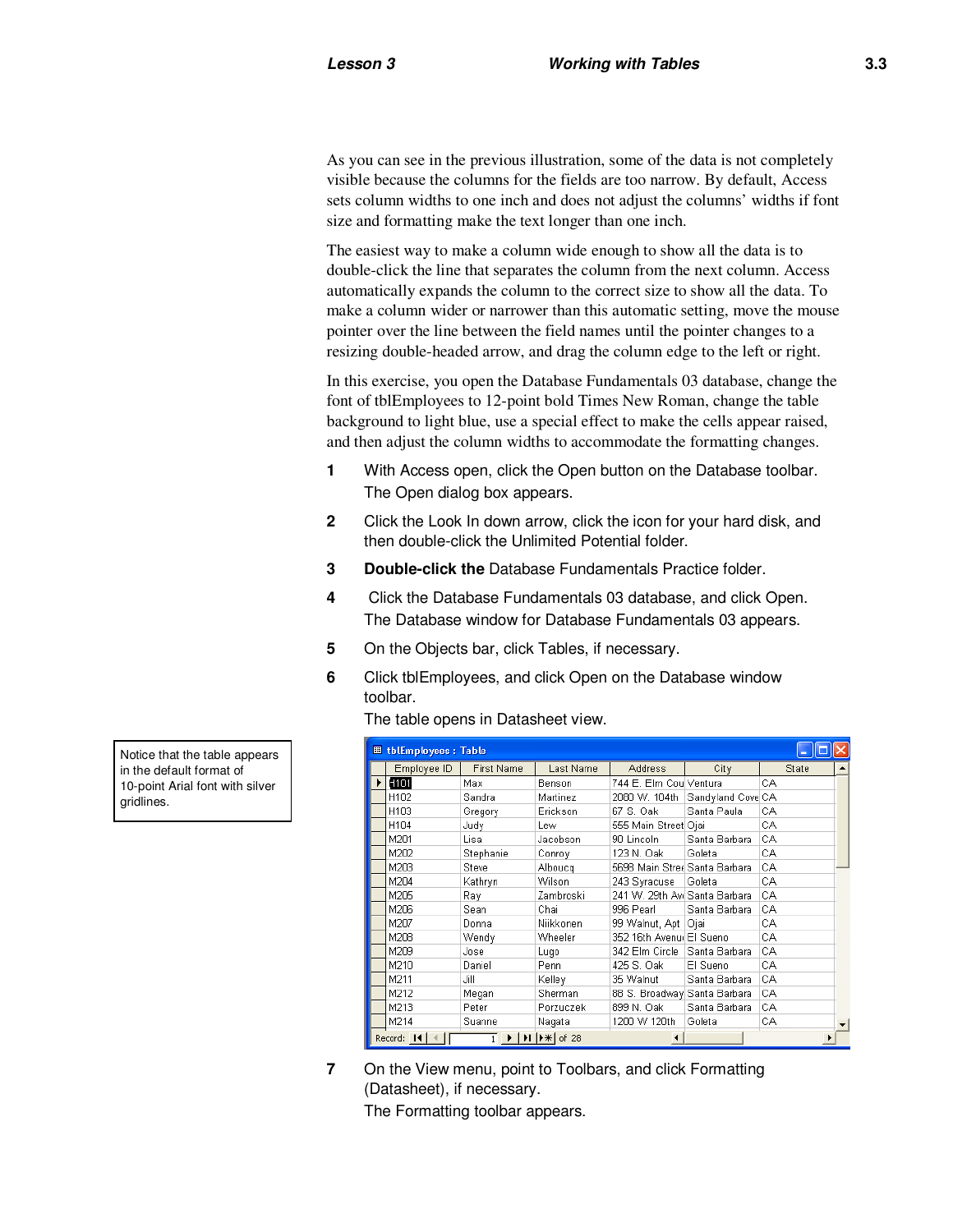**8** On the Formatting toolbar, click the Font down arrow, scroll down, and then click Times New Roman.

The font changes to Times New Roman.

- **9** On the Formatting toolbar, click the Bold button. The font changes to bold.
- **10** On the Formatting toolbar, click the Font Size down arrow, and click 12.

The font changes to 12 points.

|   | <b>■ tblEmployees: Table</b>           |                              |                                                              |                                |                   |       |  |
|---|----------------------------------------|------------------------------|--------------------------------------------------------------|--------------------------------|-------------------|-------|--|
|   | Employee ID                            | <b>First Name</b>            | Last Name                                                    | <b>Address</b>                 | City.             | State |  |
| ▶ | H101                                   | Max                          | Benson                                                       | 744 E. Elm Coul Ventura        |                   | CА    |  |
|   | H102                                   | Sandra                       | Martinez                                                     | 2080 W. 104th                  | Sandyland Cove CA |       |  |
|   | H103                                   | Gregory                      | Erickson                                                     | 67 S. Oak                      | Santa Paula       | CA    |  |
|   | H104                                   | Judy                         | Lew                                                          | 555 Main Street Ojai           |                   | CA    |  |
|   | M201                                   | Lisa                         | Jacobson                                                     | 90 Lincoln                     | Santa Barbara     | CA    |  |
|   | M202                                   | Stephanie                    | Conroy                                                       | 123 N. Oak                     | Goleta            | CA    |  |
|   | M203                                   | Steve                        | Albouca                                                      | 5698 Main Stred Santa Barbara  |                   | CА    |  |
|   | M204                                   | Kathryn                      | Wilson                                                       | 243 Syracuse                   | Goleta            | CА    |  |
|   | M205                                   | Ray.                         | Zambroski                                                    | 241 W. 29th Avil Santa Barbara |                   | CA    |  |
|   | M206                                   | Sean                         | Chail                                                        | 996 Pearl                      | Santa Barbara     | CA    |  |
|   | M207                                   | Donna                        | Niikkonen                                                    | 99 Walnut, Apt   Ojai          |                   | CА    |  |
|   | M208                                   | Wendy                        | Wheeler                                                      | 352 16th Avenul El Sueno       |                   | CА    |  |
|   | M209                                   | Jose                         | Lugo.                                                        | 342 Elm Circle   Santa Barbara |                   | CA    |  |
|   | M210                                   | Daniel                       | Penn                                                         | 425 S. Oak                     | El Sueno          | CА    |  |
|   | M211                                   | Jill                         | Kelley                                                       | 35 Walnut                      | Santa Barbara     | CA    |  |
|   | M212                                   | Megan                        | Sherman                                                      | 88 S. Broadway Santa Barbara   |                   | CA    |  |
|   | M213                                   | Peter                        | Porzuczek                                                    | 899 N. Oak                     | Santa Barbara     | CA    |  |
|   | M214                                   | Suanne                       | Nagata                                                       | 1200 W 120th                   | Goleta            | CА    |  |
|   | Record: $\vert 14 \vert \vert 4 \vert$ | $\blacktriangleright$ 1<br>1 | $\blacktriangleright$   $\blacktriangleright$ $\neq$   of 28 | $\blacktriangleleft$           |                   |       |  |

**11** On the Formatting toolbar, click the Fill/Back Color down arrow, and click a light blue square.

The table background changes to light blue.

**12** On the Formatting toolbar, click the Special Effect down arrow, and click the Raised (second) option.

The table changes to the raised cell effect.

|   | <b>Ⅲ tblEmployees: Table</b>              |                  |                                                                            |                        |                                |           |   |  |
|---|-------------------------------------------|------------------|----------------------------------------------------------------------------|------------------------|--------------------------------|-----------|---|--|
|   | $Emplovee \mathbb{D}$                     | First Name       | Last Name                                                                  | Address                | City                           | State     |   |  |
|   | <b>H101</b>                               | <b>Max</b>       | Benson                                                                     | 744 E. Elm Ct Ventura  |                                | CA        |   |  |
|   | H102                                      | <b>Sandra</b>    | <b>Martinez</b>                                                            |                        | 2080 W. 104tl Sandyland Co CA  |           |   |  |
|   | H103                                      | <b>Gregory</b>   | <b>Erickson</b>                                                            | 67 S. Oak              | <b>Santa Paula</b>             | CA.       |   |  |
| ▶ | H104                                      | Judy             | Lew                                                                        | 555 Main Stri Ojai     |                                | <b>CA</b> |   |  |
|   | M201                                      | Lisa             | <b>Jacobson</b>                                                            | 90 Lincoln             | Santa Barbar: CA               |           |   |  |
|   | M <sub>202</sub>                          | <b>Stephanie</b> | Conroy                                                                     | 123 N. Oak             | Goleta                         | СA        |   |  |
|   | M203                                      | <b>Steve</b>     | Alboucq                                                                    |                        | 5698 Main St Santa Barbar: CA  |           |   |  |
|   | M204                                      | Kathryn          | Wilson                                                                     | 243 Syracuse Goleta    |                                | СA        |   |  |
|   | M205                                      | Ray              | Zambroski                                                                  |                        | 241 W. 29th A Santa Barbar: CA |           |   |  |
|   | M206                                      | <b>Sean</b>      | Chai                                                                       | 996 Pearl              | Santa Barbar: CA               |           |   |  |
|   | M207                                      | Donna            | <b>Niikkonen</b>                                                           | 99 Walnut, Ar Ojai     |                                | CA.       |   |  |
|   | M208                                      | Wendy            | Wheeler                                                                    | 352 16th Aver El Sueno |                                | CА        |   |  |
|   | M209                                      | Jose             | Lugo                                                                       |                        | 342 Elm Circl Santa Barbar: CA |           |   |  |
|   | M210                                      | Daniel           | Penn.                                                                      | 425 S. Oak             | <b>El Sueno</b>                | CA.       |   |  |
|   | <b>M211</b><br>Record: $\vert 14 \vert 4$ | .FII<br>4        | <b>Kelley</b><br>$\blacktriangleright$ $\blacktriangleright$ $\Join$ of 28 | 35 Walnut              | Santa Rarhar: CA               |           | ▼ |  |

You can also modify the font properties by clicking Font on the Format menu to display the Font dialog box.

You can also modify the Datasheet format by clicking Datasheet on the Format menu to display the Datasheet Formatting dialog box.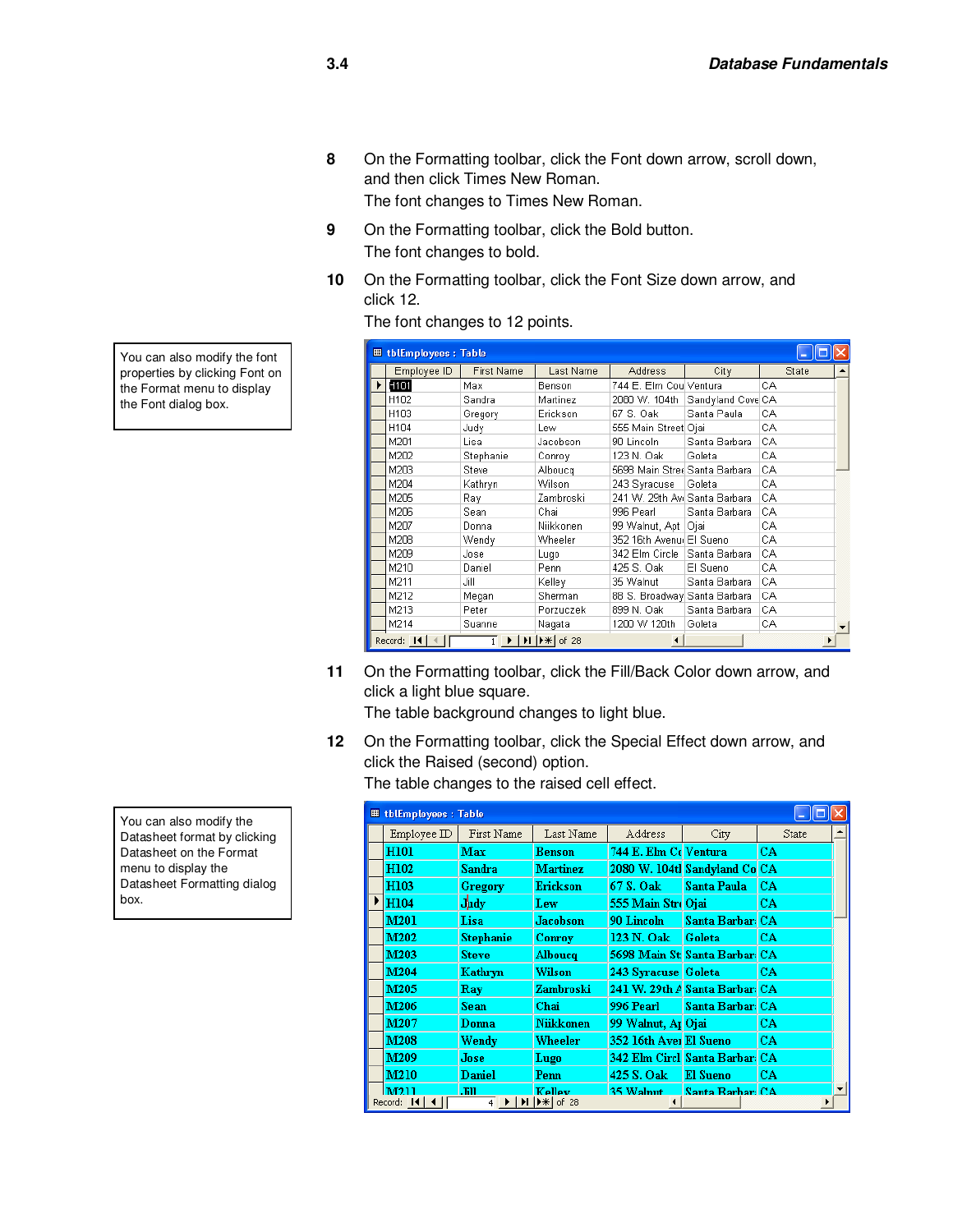You can also change column width by clicking in the column that you want to change and clicking Column Width on the Format menu to display the Column Width dialog box. Column widths are measured by the number of characters in the field, so a column with a measurement of 4 holds four characters.

You can return column widths to the default settings by clicking in the column that you want to change, clicking Column Width on the Format menu, and then clicking Standard Widths in the Column Width dialog box. You can change the default column width by clicking Options on the Tools menu, clicking the Datasheet tab in the Options dialog box, and then typing a new value in the Default Column Width box.

- **13** Move the mouse pointer over the line between the Address and City field names until the pointer changes to a resizing doubleheaded arrow.
- **14** Double-click the line. The column expands so that the widest record in the Address field, 241 W. 29th Avenue, is fully visible.
- **15** Double-click the line between the City and State field names. The column expands so that the widest record in the City field, Sandyland Cove, is fully visible.
- **16** Scroll to the right, and double-click the line between the Home Phone and Notes field names.

The column expands so that all the phone numbers are fully visible.

| <b>EL thlEmployees: Table</b> |                                                                           |             |                    |               |  |
|-------------------------------|---------------------------------------------------------------------------|-------------|--------------------|---------------|--|
| City                          | State                                                                     | Postal Code | Home Phone         | Notes         |  |
| Ventura                       | CA.                                                                       | 80203       | $(805) 555 - 0110$ |               |  |
| Sandyland Cove                | CA.                                                                       | 80229       | $(805)$ 555-0133   | Is working on |  |
| Santa Paula                   | CA.                                                                       | 80202       | (805) 555-0149     |               |  |
| Ojai                          | CA.                                                                       | 82100       | (805) 555-0134     |               |  |
| Santa Barbara                 | <b>CA</b>                                                                 | 80204       | $(805) 555-0101$   |               |  |
| Goleta                        | CA.                                                                       | 80012       | (805) 555-0111     |               |  |
| Santa Barbara                 | CA.                                                                       | 80112       | $(805)$ 555-0142   | Top sales per |  |
| <b>Goleta</b>                 | CA.                                                                       | 80111       | $(805) 555 - 0159$ |               |  |
| Santa Barbara                 | CA.                                                                       | 80452       | (805) 555-0144     |               |  |
| Santa Barbara                 | CA.                                                                       | 80303       | $(805)$ 555-0158   | Worked at the |  |
| Ojai                          | CA.                                                                       | 80012       | $(805) 555 - 0113$ |               |  |
| El Sueno                      | CA.                                                                       | 80220       | $(805) 555 - 0141$ |               |  |
| Santa Barbara                 | CA.                                                                       | 80453       | $(805) 555 - 0160$ |               |  |
| El Sueno                      | CA.                                                                       | 80501       | $(805) 555 - 0155$ |               |  |
| <b>Santa Rarhara</b>          | CΔ                                                                        | 80201       | (805) 555-0162     |               |  |
| Record: 14                    | $\blacktriangleright$ l $\blacktriangleright$ $\star$ l<br>$\overline{4}$ | of 28       |                    |               |  |

- **17** On the Table Datasheet toolbar, click the Save button. Access saves the table.
- **18** Click the Close button in the top-right corner of tblEmployees. The table closes.

These steps can be followed to export any Access object, not just tables.

## Sorting Records in a Table

Even if you didn't follow a particular order when you first entered data into a table, you can quickly organize the data in a field alphabetically or numerically by performing a sort. There are two types of sorts: ascending and descending. An ascending sort organizes the data in a field from the lowest value to the highest or in alphabetical order starting with A. A descending sort has the opposite effect; it organizes the data in a field from the highest value to the lowest or in reverse alphabetical order starting with Z.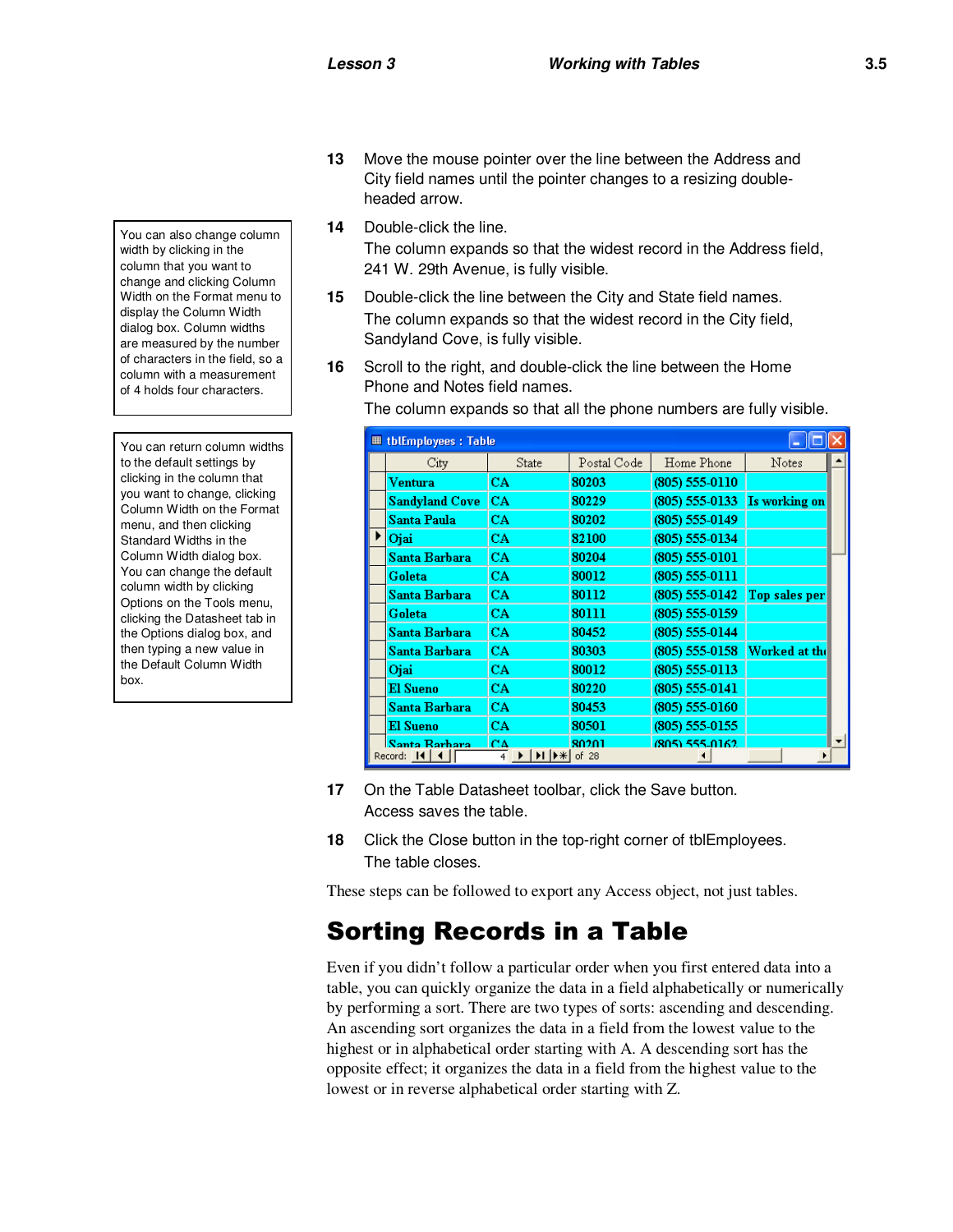To reorganize data, you click in the field that contains the values that you want to sort and click either the Sort Ascending or Sort Descending button on the Table Datasheet toolbar. For example, Adventure Works has a table that tracks employee data and has fields for employee ID, last name, and first name, among others. To sort the records in the database by employee ID, you click in the EmployeeID field and click the Sort Ascending button. To view the employee data in alphabetical order by last name, you click in the LastName field and click the Sort Ascending button.

Even though you sort using the data in only one field in a record, all the fields in a record move together. This feature keeps related data together during sorts and prevents you from accidentally separating data within records.

In this exercise, you sort the data in tblHumanResourcesData so that the record for the employee with the highest salary appears at the top. You then perform another sort so that the employee IDs appear in order.

**1** Click in any record in the Salary field, and click the Sort Descending button on the Table Datasheet toolbar.

| <b>■ tbHumanResourcesData: Table</b> |                                                                                                                                                                          |                                   |       |             |  |  |
|--------------------------------------|--------------------------------------------------------------------------------------------------------------------------------------------------------------------------|-----------------------------------|-------|-------------|--|--|
| Employee ID                          | Date Hired                                                                                                                                                               | <b>Title</b>                      | Hours | Salary      |  |  |
| M201                                 |                                                                                                                                                                          | 26-Nov-90 Marketing Manager       | 40    | \$45,200.00 |  |  |
| R344                                 |                                                                                                                                                                          | 15-Apr-98 Head Chef               | 40    | \$45,000.00 |  |  |
| S503                                 |                                                                                                                                                                          | 23-Mar-98 Athletic Director       | 40    | \$43,860.00 |  |  |
| H <sub>101</sub>                     |                                                                                                                                                                          | 25-Feb-98 General Manager         | 40    | \$42,000.00 |  |  |
| S504                                 |                                                                                                                                                                          | 17-Mar-98 Asst. Athletic Director | 30    | \$38,390.00 |  |  |
| S505                                 |                                                                                                                                                                          | 19-Apr-98 Asst. Athletic Director | 30    | \$36,800.00 |  |  |
| R455                                 |                                                                                                                                                                          | 03-Jun-98 Asst, Chef              | 30    | \$36,450.00 |  |  |
| M213                                 |                                                                                                                                                                          | 10-Jul-89 Marketing Rep           | 40    | \$36,040.00 |  |  |
| M202                                 |                                                                                                                                                                          | 02-May-91 Marketing Rep           | 40    | \$35,000.00 |  |  |
| M214                                 |                                                                                                                                                                          | 12-Oct-91 Marketing Rep           | 40    | \$34,800.00 |  |  |
| M208                                 |                                                                                                                                                                          | 09-Aug-89 Marketing Rep           | 40    | \$34,450.00 |  |  |
| R234                                 |                                                                                                                                                                          | 28-Feb-99 Asst. Chef              | 30    | \$34,000.00 |  |  |
| H104                                 |                                                                                                                                                                          | 15-Oct-97 East Wing Supervisor    | 30    | \$33,920.00 |  |  |
| M209                                 |                                                                                                                                                                          | 27-Feb-93 Marketing Rep           | 40    | \$33,500.00 |  |  |
| M210                                 |                                                                                                                                                                          | 20-Apr-93 Marketing Rep           | 40    | \$33,390.00 |  |  |
| Record: 14                           | $\overline{1}$ $\blacktriangleright$ $\blacktriangleright$ $\blacktriangleright$ $\blacktriangleright$ $\blacktriangleright$ $\blacktriangleright$ $\triangleleft$ of 28 |                                   |       |             |  |  |

Access reorganizes the table in descending order by salary.

**2** Click in any record in the EmployeeID field, and click the Sort Ascending button on the Table Datasheet toolbar.

Access reorganizes the table in ascending order by employee ID, as shown in the illustration on the following page.

The record for the employee who earns the largest salary of \$45,200 appears at the top.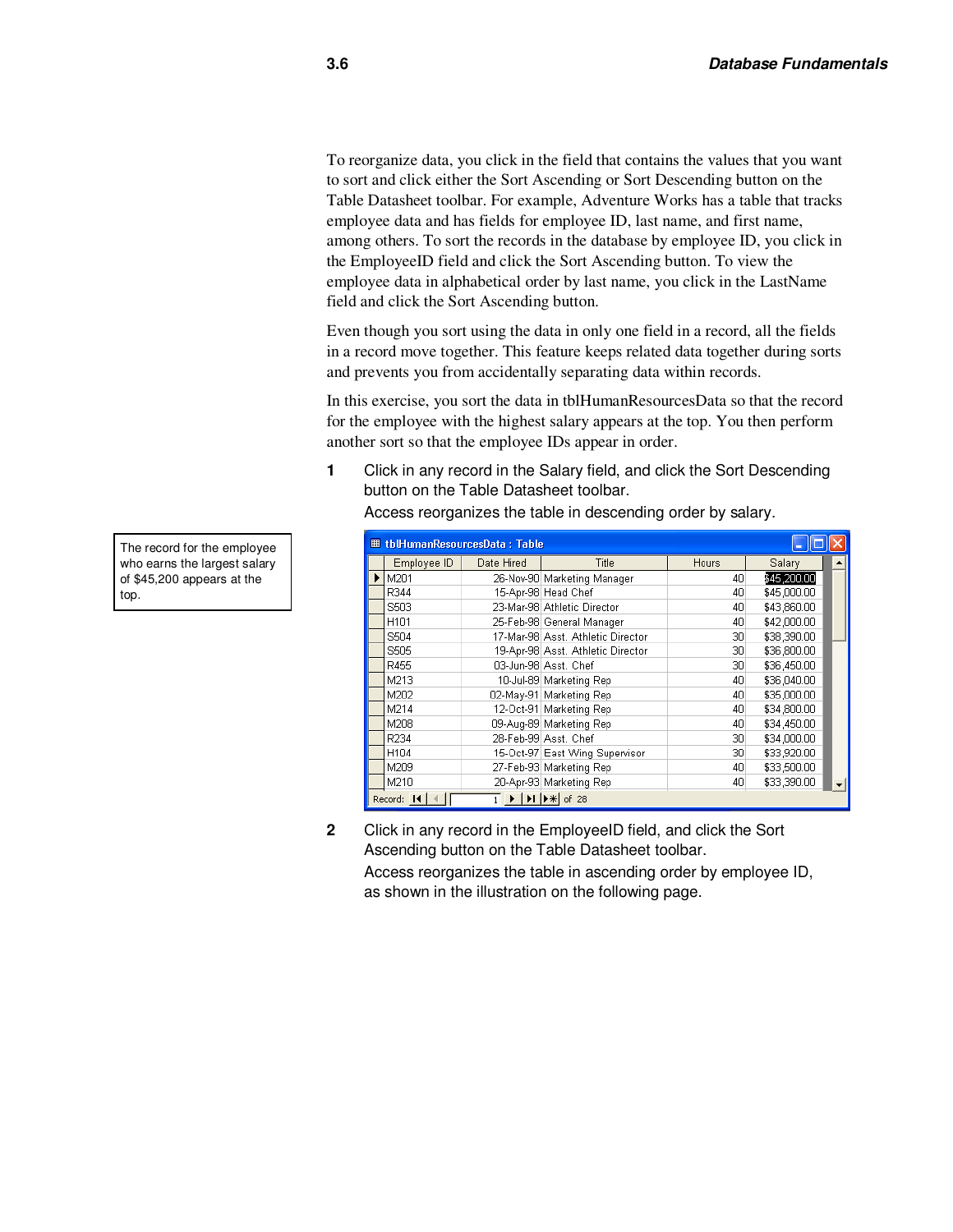The record for employee H101, whose employee ID number is first in ascending order, appears at the top.

|                 | <b>■ tblHumanResourcesData: Table</b>                                                                                                                                       |                                 |              |             |  |
|-----------------|-----------------------------------------------------------------------------------------------------------------------------------------------------------------------------|---------------------------------|--------------|-------------|--|
| Employee ID     | Date Hired                                                                                                                                                                  | Title                           | <b>Hours</b> | Salary      |  |
| H <sub>01</sub> |                                                                                                                                                                             | 25-Feb-98 General Manager       | 40           | \$42,000.00 |  |
| H102            |                                                                                                                                                                             | 15-Nov-97 North Wing Supervisor | 30           | \$32,330.00 |  |
| H103            |                                                                                                                                                                             | 15-Jan-98 South Wing Supervisor | 30           | \$31,800.00 |  |
| H104            |                                                                                                                                                                             | 15-Oct-97 East Wing Supervisor  | 30           | \$33,920.00 |  |
| M201            |                                                                                                                                                                             | 26-Nov-90 Marketing Manager     | 40           | \$45,200.00 |  |
| M202            |                                                                                                                                                                             | 02-May-91 Marketing Rep         | 40           | \$35,000.00 |  |
| M203            |                                                                                                                                                                             | 07-Apr-90 Marketing Rep         | 40           | \$31,800.00 |  |
| M204            |                                                                                                                                                                             | 25-Jan-89 Marketing Rep         | 40           | \$28,000.00 |  |
| M205            |                                                                                                                                                                             | 11-Mar-91 Marketing Assistant   | 35           | \$29,000.00 |  |
| M206            | 06-Mar-92 Secretary                                                                                                                                                         |                                 | 30           | \$30,000.00 |  |
| M207            |                                                                                                                                                                             | 07-May-93 Marketing Assistant   | 35           | \$26,000.00 |  |
| M208            |                                                                                                                                                                             | 09-Aug-89 Marketing Rep         | 40           | \$34,450.00 |  |
| M209            |                                                                                                                                                                             | 27-Feb-93 Marketing Rep         | 40           | \$33,500.00 |  |
| M210            |                                                                                                                                                                             | 20-Apr-93 Marketing Rep         | 40           | \$33,390.00 |  |
| M211            | 05-Jan-94 Secretary                                                                                                                                                         |                                 | 30           | \$28,500.00 |  |
| Record: 14      | $\overline{1}$ $\blacktriangleright$ $\blacktriangleright$ $\blacktriangleright$ $\blacktriangleright$ $\uparrow$ $\uparrow$ $\uparrow$ $\uparrow$ $\uparrow$ $\uparrow$ 28 |                                 |              |             |  |

**3** On the Table Datasheet toolbar, click the Save button. Access saves the table.

## Finding Records in a Table

Tables in Access often get very large, and finding certain data can become very time-consuming. To locate specific information in a table, you can use the **Find** command. For example, in a table listing employee names and addresses, you could use Find to locate the record for an employee with a specific last name or to locate all addresses for employees who live in Santa Barbara.

You can use the Find command to search just one field or the entire table. If you are working with a large table, limiting your search to a single field means that the search will run faster than it would if the search had to examine all the information in the table. For example, if you are searching for the employee with the last name of Chai, the search will run faster if you search just the LastName field, instead of the entire table. By default, Access searches the last field you clicked in before beginning the search. If you want to search the entire table, you can select that option in the Find and Replace dialog box.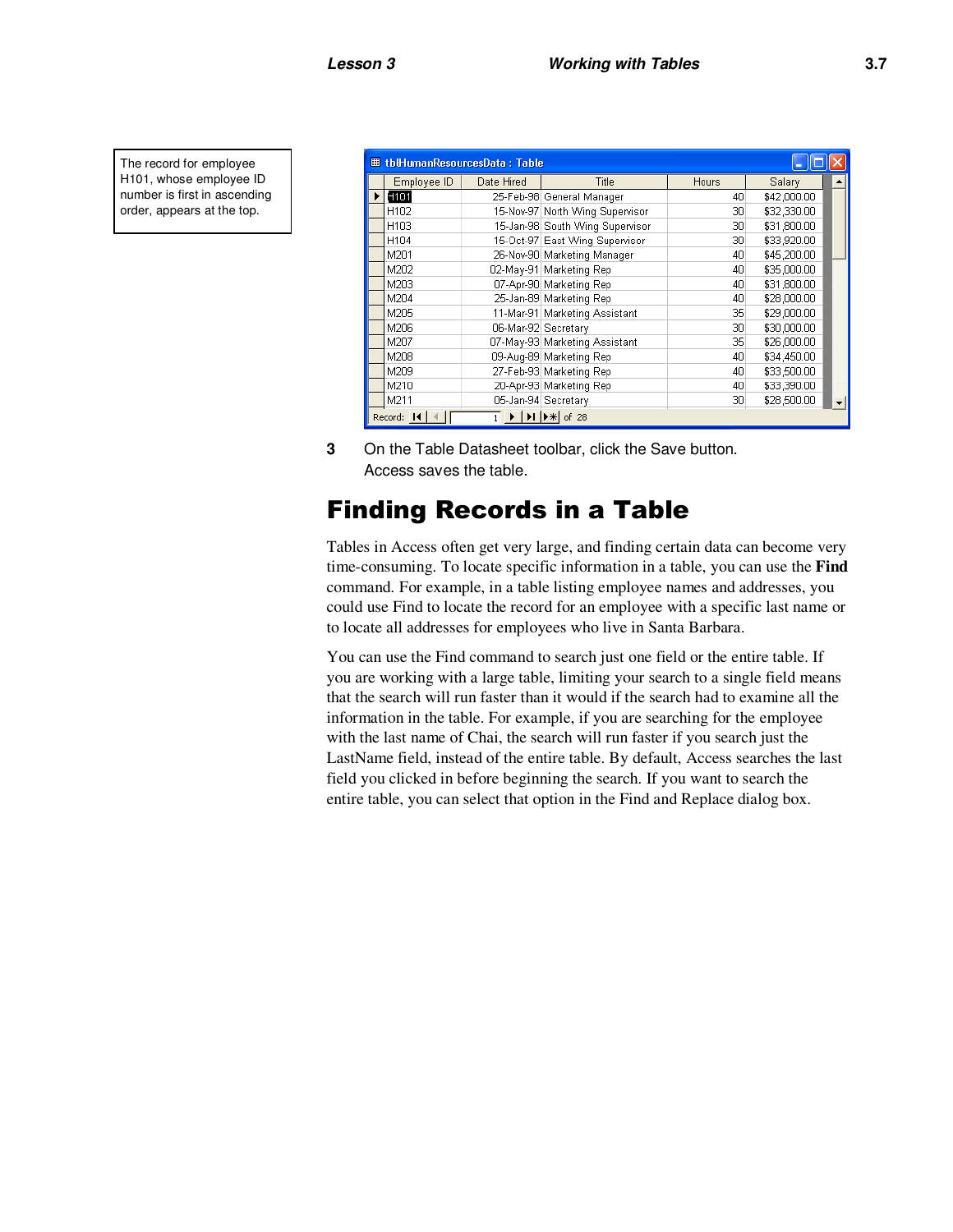In this exercise, you use the Find command to locate the human resources information in tblHumanResourcesData for the employee with the job title of Host.

- **1** Click in any cell in the Title field.
- **2** On the Table Datasheet toolbar, click the Find button. The Find and Replace dialog box appears, with Title already in the Look In box.

| <b>Find and Replace</b> |                                         |           |  |  |  |  |  |
|-------------------------|-----------------------------------------|-----------|--|--|--|--|--|
| Find                    | Replace                                 |           |  |  |  |  |  |
| Find What:              | $\overline{\phantom{a}}$                | Find Next |  |  |  |  |  |
|                         |                                         | Cancel    |  |  |  |  |  |
| Look In:                | Title<br>▼                              |           |  |  |  |  |  |
| Match:                  | Whole Field                             |           |  |  |  |  |  |
| Search:                 | All                                     |           |  |  |  |  |  |
|                         | Match Case M Search Fields As Formatted |           |  |  |  |  |  |
|                         |                                         |           |  |  |  |  |  |

- **3** In the Find What box, type **Host**, and click Find Next. Access selects the record that contains Host in the Title field.
- **4** Click the Close button in the top-right corner of the Find and Replace dialog box.

The Find and Replace dialog box closes.

## Using Filters with a Table

By using a filter, you can restrict data so that only records in a table meeting certain criteria are displayed. For example, you can create a filter to view records in tblHumanResourcesData for only employees who earn more than \$30,000 a year.

In Access, you can create filters in two different ways. Filter By Form allows you to specify a field and a specific value in that field to use as the filter. Filter By Selection filters based on the contents of the currently selected field.

Filters do not affect the table itself, and they can be turned on and off using the Apply Filter and Remove Filter buttons. These two buttons are actually the same button: the button name changes (although the picture on the button does not) depending on the filter state. After you have created a filter, the Apply Filter button becomes the Remove Filter button. When you click the Remove Filter button, the table reverts to its original display.

To open the Find and Replace dialog box, you can also click Find on the Edit menu or press Ctrl+F. You can change your search to the entire table, rather than a single field, by clicking the Look In down arrow and selecting the table name.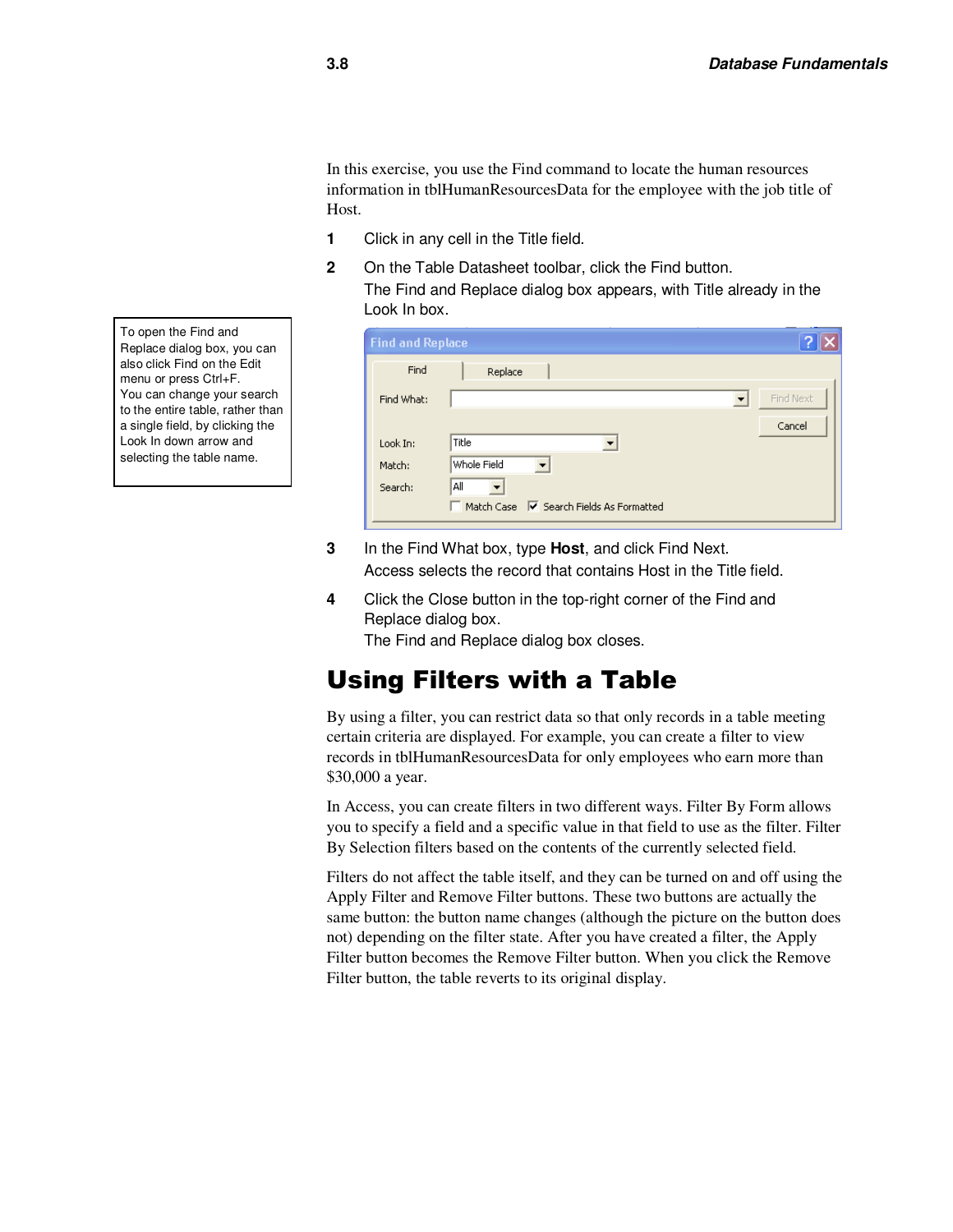In this exercise, you create a filter that restricts the data in tblHumanResourcesData to employees who earn \$30,000 or more a year.

- **1** On the Table Datasheet toolbar, click the Filter By Form button. The Filter By Form window for tblHumanResourcesData appears.
- **2** Click in the Hours field, click the down arrow that appears, and then click 40.

| ■ tblHumanResourcesData: Filter by Form |                |            |              |              |        |  |  |  |
|-----------------------------------------|----------------|------------|--------------|--------------|--------|--|--|--|
|                                         | Employee ID    | Date Hired | <b>Title</b> | <b>Hours</b> | Salary |  |  |  |
|                                         |                |            |              |              |        |  |  |  |
|                                         | Look for<br>0r |            |              |              |        |  |  |  |

**3** On the Filter/Sort toolbar, click the Apply Filter button. The table appears, showing only records for employees who work 40 hours each week.

|     |                  | <b>■ tblHumanResourcesData: Table</b> |                                                                    |       |             |
|-----|------------------|---------------------------------------|--------------------------------------------------------------------|-------|-------------|
|     | Employee ID      | Date Hired                            | Title                                                              | Hours | Salary      |
|     | H <sub>101</sub> |                                       | 25-Feb-98 General Manager                                          | 40    | \$42,000.00 |
|     | M201             |                                       | 26-Nov-90 Marketing Manager                                        | 40    | \$45,200.00 |
|     | M202             |                                       | 02-May-91 Marketing Rep                                            | 40    | \$35,000.00 |
|     | M203             |                                       | 07-Apr-90 Marketing Rep                                            | 40    | \$31,800.00 |
|     | M204             |                                       | 25-Jan-89 Marketing Rep                                            | 40    | \$28,000.00 |
|     | M208             |                                       | 09-Aug-89 Marketing Rep                                            | 40    | \$34,450.00 |
|     | M209             |                                       | 27-Feb-93 Marketing Rep                                            | 40    | \$33,500.00 |
|     | M210             |                                       | 20-Apr-93 Marketing Rep                                            | 40    | \$33,390.00 |
|     | M213             |                                       | 10-Jul-89 Marketing Rep                                            | 40    | \$36,040.00 |
|     | M214             |                                       | 12-Oct-91 Marketing Rep                                            | 40    | \$34,800.00 |
|     | R221             | 15-Jan-98 Host                        |                                                                    | 40    | \$25,040.00 |
|     | R344             |                                       | 15-Apr-98 Head Chef                                                | 40    | \$45,000.00 |
|     | S503             |                                       | 23-Mar-98 Athletic Director                                        | 40    | \$43,860.00 |
|     | S606             |                                       | 01-Jul-98 Entertainment Director                                   | 40    | \$32,500.00 |
|     | S607             |                                       | 01-Dec-97 Children's Director                                      | 40    | \$32,500.00 |
| $*$ |                  |                                       |                                                                    | 40    | \$0.00      |
|     | Record: 14       |                                       | $\blacktriangleright$   $\blacktriangleright$ *   of 15 (Filtered) |       |             |

- **4** On the Table Datasheet toolbar, click the Remove Filter button. The table returns to its original display.
- **5** In the Title field, click any record for a Marketing Rep.

The values in the drop-down menus are values that exist in at least one record in the table.

You can add new records to a table of filtered records. The new records will be included in the original table after the filter is removed.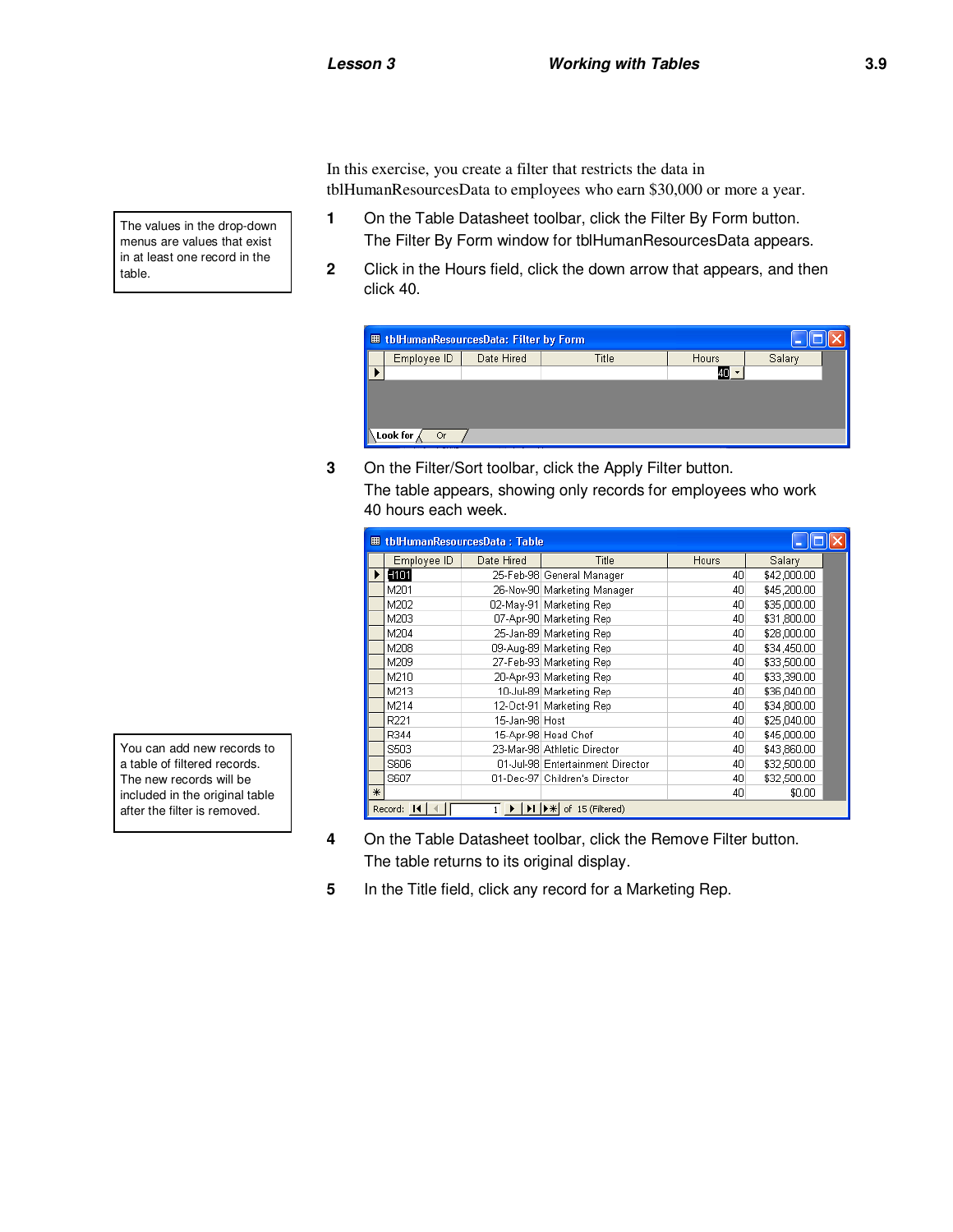**6** On the Table Datasheet toolbar, click the Filter By Selection button. The table appears, showing only records for employees with the title Marketing Rep.

|        | <b>■ tbHumanResourcesData: Table</b> |            |                         |              |             |  |  |
|--------|--------------------------------------|------------|-------------------------|--------------|-------------|--|--|
|        | Employee ID                          | Date Hired | Title                   | <b>Hours</b> | Salary      |  |  |
|        | l M202                               |            | 02-May-91 Marketing Rep | 40           | \$35,000.00 |  |  |
|        | M203                                 |            | 07-Apr-90 Marketing Rep | 40           | \$31,800.00 |  |  |
|        | M204                                 |            | 25-Jan-89 Marketing Rep | 40           | \$28,000.00 |  |  |
|        | M208                                 |            | 09-Aug-89 Marketing Rep | 40           | \$34,450.00 |  |  |
|        | M209                                 |            | 27-Feb-93 Marketing Rep | 40           | \$33,500.00 |  |  |
|        | M210                                 |            | 20-Apr-93 Marketing Rep | 40           | \$33,390.00 |  |  |
|        | M213                                 |            | 10-Jul-89 Marketing Rep | 40           | \$36,040.00 |  |  |
|        | M214                                 |            | 12-Oct-91 Marketing Rep | 40           | \$34,800.00 |  |  |
| $\ast$ |                                      |            |                         | 40           | \$0.00      |  |  |
|        |                                      |            |                         |              |             |  |  |
|        | Record: 14                           |            | of 8 (Filtered)         |              |             |  |  |

- **7** On the Table Datasheet toolbar, click the Remove Filter button. The table returns to its original display.
- **8** On the Table Datasheet toolbar, click the Save button. Access saves tblHumanResourcesData.
- **9** Click the Close button in the top-right corner of tblHumanResourcesData. The table closes.

#### Establishing Relationships between **Tables**

You can establish relationships between tables that contain similar information or fields. There are three types of relationships that you can establish between the fields in tables: one-to-one, one-to-many, and many-to-many. Many-tomany relationships are beyond the scope of this course.

A **one-to-one relationship** exists when two tables have an identical field containing the same information, meaning each record in a table has one matching record in a related table. For example, both tblEmployees and tblHumanResourcesData have an EmployeeID field that contains 28 records listing the employee IDs for the same 28 employees of Adventure Works. The lists are identical, which means that employee H101 has one record in tblEmployees (listing the employee's address and phone number) and one record in tblHumanResourcesData (listing the employee's salary, position, date of hire, and hours worked per week). The relationship between tblEmployees and tblHumanResourcesData is a one-to-one relationship because if there is a record containing H101 in the EmployeeID field of tblEmployees, there is one and only one record containing H101 in tblHumanResourcesData.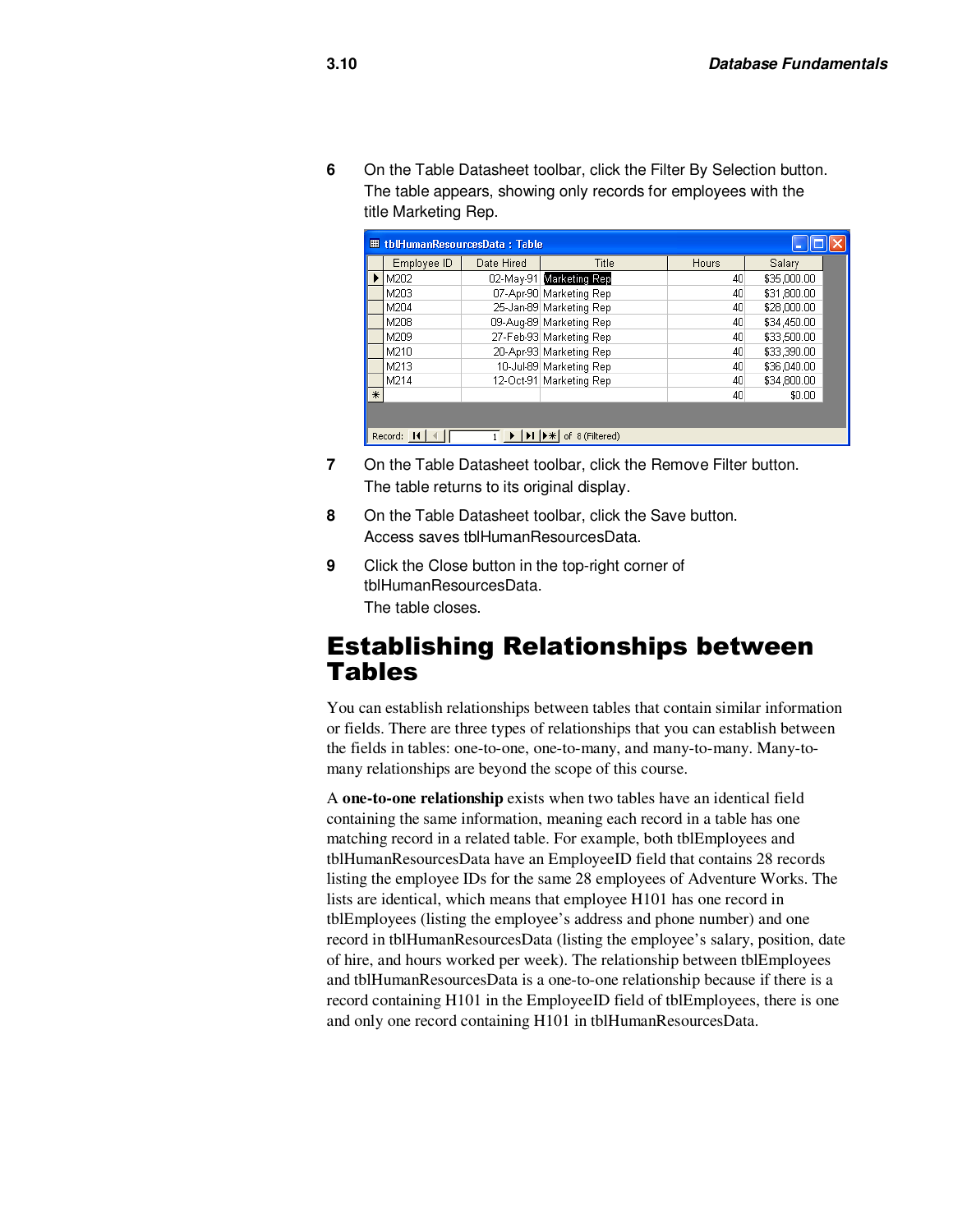Most database relationships are one-to-many relationships.

A **one-to-many relationship** exists when each record in a table has one or more matching records in the related table. For example, tblVendors lists the vendors that sell products to Adventure Works. Each vendor and its vendor ID appear only once in tblVendors. The products ordered from these vendors are listed in tblProducts, and because each vendor sells more than one product, the VendorID might appear several times in this table. If you established a relationship between tblVendors and tblProducts, the result would be a one-tomany relationship.

An advantage to establishing relationships between tables is that you can enforce **referential integrity**, which helps prevent inaccurate values from being entered into related fields. Referential integrity requires that the record(s) in one table in a relationship have one or more corresponding records in the other table in the relationship. If referential integrity were enforced between tblVendors and tblProducts, for example, you could not enter a product into tblProducts if the vendor was not also listed in tblVendors.

Relationships between tables can be created, modified, and enforced with referential integrity from the Relationships window, which is opened by clicking the Relationships button on the Database toolbar.

You can print the relationships as they appear in the Relationships window by clicking the Print Relationships command on the File menu. When you print relationships, a report is created that contains the relationships exactly as they appear in the Relationships window. You can customize this report and save it as a separate object in the database.

In this exercise, you create a one-to-many relationship between the VendorID fields of tblVendors and tblProducts, print the relationships in the database, and enforce referential integrity.

**1** On the Database toolbar, click the Relationships button. The Relationships window appears.

Access 2002 allows you to print a copy of the relationships in your database.

Reports are discussed in more detail in Lesson 6, "Designing a Report."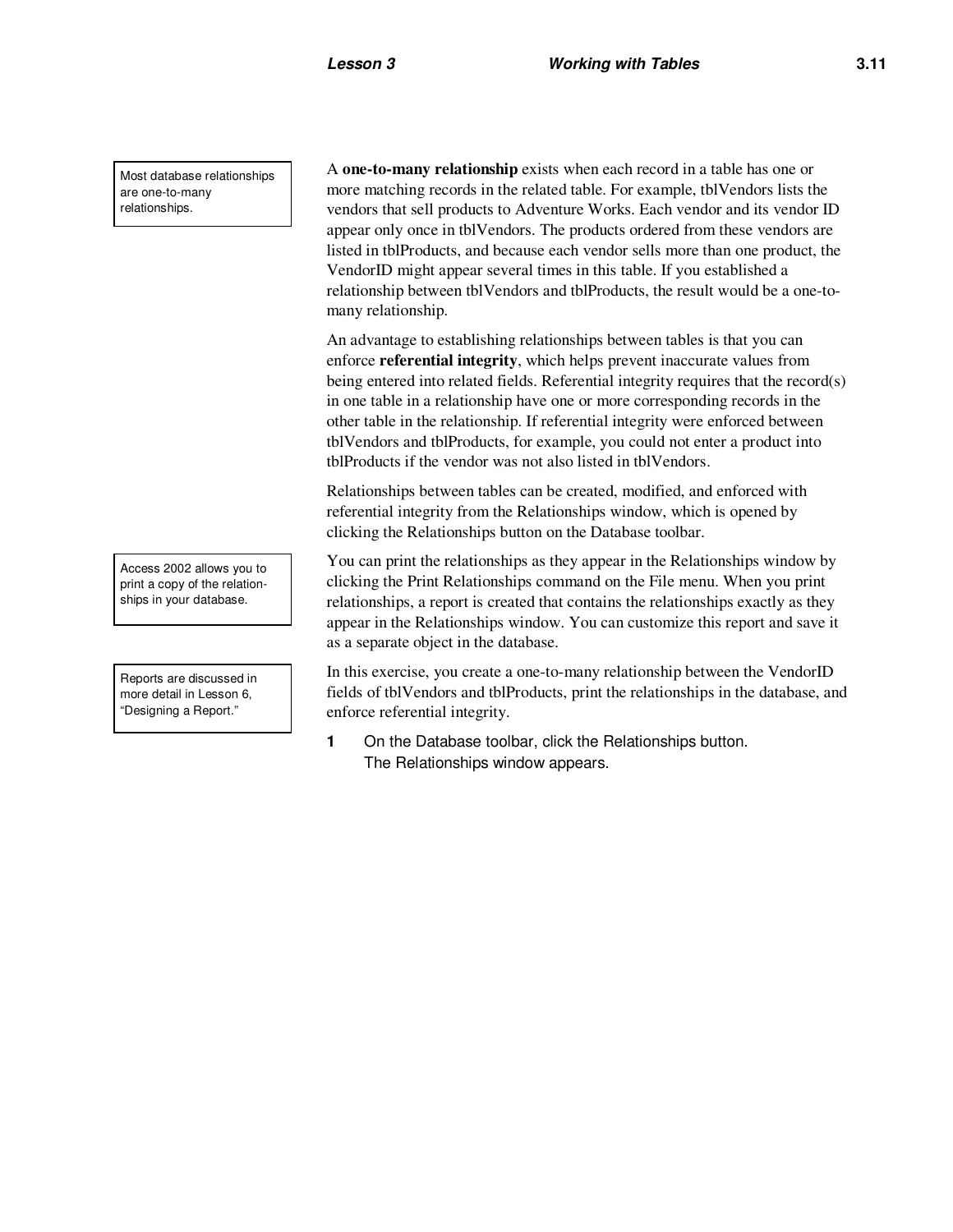**2** On the Relationship toolbar, click the Show Table button. The Show Table dialog box appears.

| <b>Show Table</b>                                                                                                                                                                            |              |
|----------------------------------------------------------------------------------------------------------------------------------------------------------------------------------------------|--------------|
| Tables<br>Queries   Both<br>tblEmployees<br><b>tblGuests</b><br>tblGuestsBackup<br>tblHumanResourcesData<br>tblInsurance<br>tblProducts<br>tblReservations<br><b>tblSuites</b><br>tblVendors | Add<br>Close |

- **3** Click tblProducts, and click Add. Access adds the field list for tblProducts to the Relationships window.
- **4** Click tblVendors, and click Add. Access adds the field list for tblVendors to the Relationships window.

You can also open the Show Table dialog box by clicking Show Table on the Relationships menu.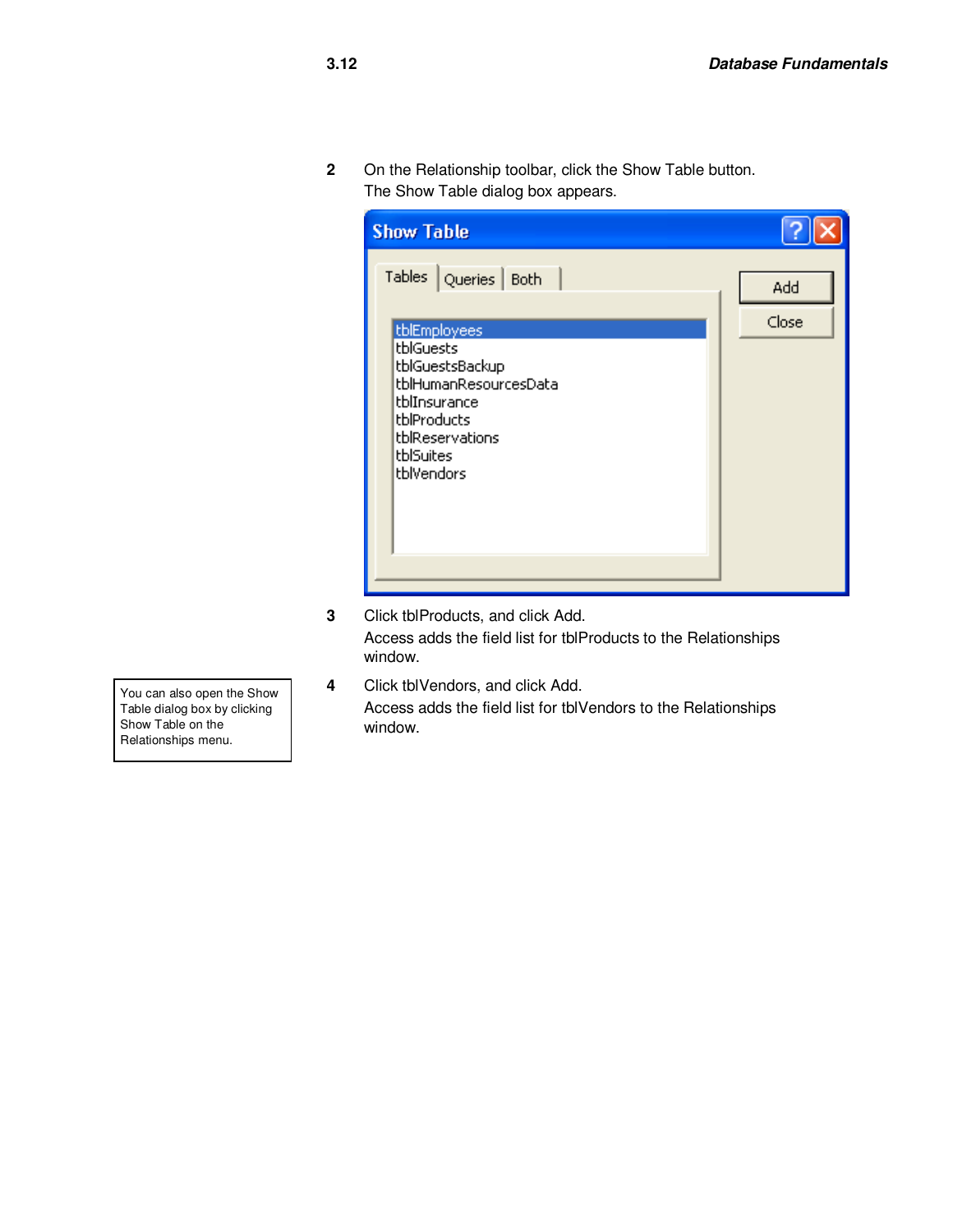**5** Click Close.

The Show Table dialog box closes, and the Relationships window becomes completely visible.

| - Relationships                        |                                                                              |                    |
|----------------------------------------|------------------------------------------------------------------------------|--------------------|
| tblProducts<br>VendorID<br>Description | tblVendors<br><b>VendorID</b><br>VendorName<br>VendorAddres<br>City<br>State | $\frac{1}{\equiv}$ |
|                                        |                                                                              | ⋗                  |

**6** In the tblProducts field list, click VendorID, and drag the field name on top of the VendorID field in the tblVendors field list.

|  |  |  |  | The Edit Relationships dialog box appears, as shown below. |
|--|--|--|--|------------------------------------------------------------|
|--|--|--|--|------------------------------------------------------------|

| <b>Edit Relationships</b>                                                                 |                               |
|-------------------------------------------------------------------------------------------|-------------------------------|
| Table/Query:<br>Related Table/Query:<br>tblProducts<br>tblVendors<br>VendorID<br>VendorID | Create<br>Cancel<br>Join Type |
| Enforce Referential Integrity                                                             | Create New                    |
| □ Cascade Update Related Fields<br>Cascade Delete Related Records                         |                               |
| Relationship Type:<br>One-To-Many                                                         |                               |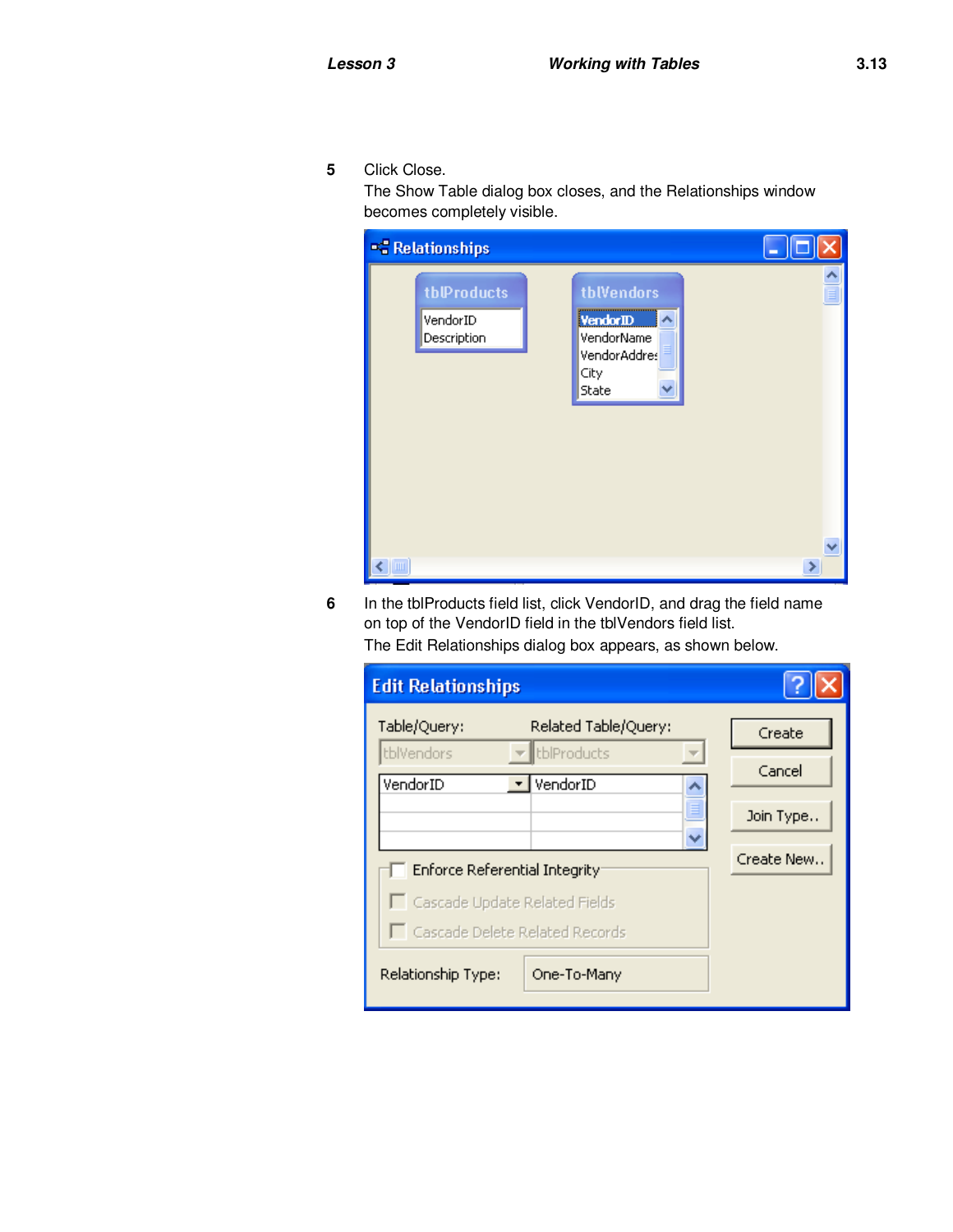**7** Select the Enforce Referential Integrity check box, and click Create. The Edit Relationships dialog box closes, and a line appears between the VendorID fields in the tblProducts and tblVendors field lists, indicating that a relationship exists.



- **8** On the Relationship toolbar, click the Save button. Access saves the Relationships window.
- **9** On the File menu, click Print Relationships. The relationships in the database appear as a report in Print Preview.
- **10** On the Print Preview toolbar, click the Print button. A message box appears, telling you that Access is printing the table.
- **11** Click the Close button in the top-right corner of the Print Preview window.

An alert box appears, asking if you want to save changes.

- **12** Click No. The alert box closes.
- **13** Click the Close button in the top-right corner of the Relationships window.

The Relationships window closes.

- **14** Click tblProducts, and click Open on the Database window toolbar. The table opens in Datasheet view.
- **15** Click the New Record button.
- **16** In the VendorID field, type **RQ**, and press Tab.

The 1 next to tblVendors indicates that it is on the one side of the one-to-many relationship, while the infinity sign (∞) next to tblProducts indicates that it is on the many side.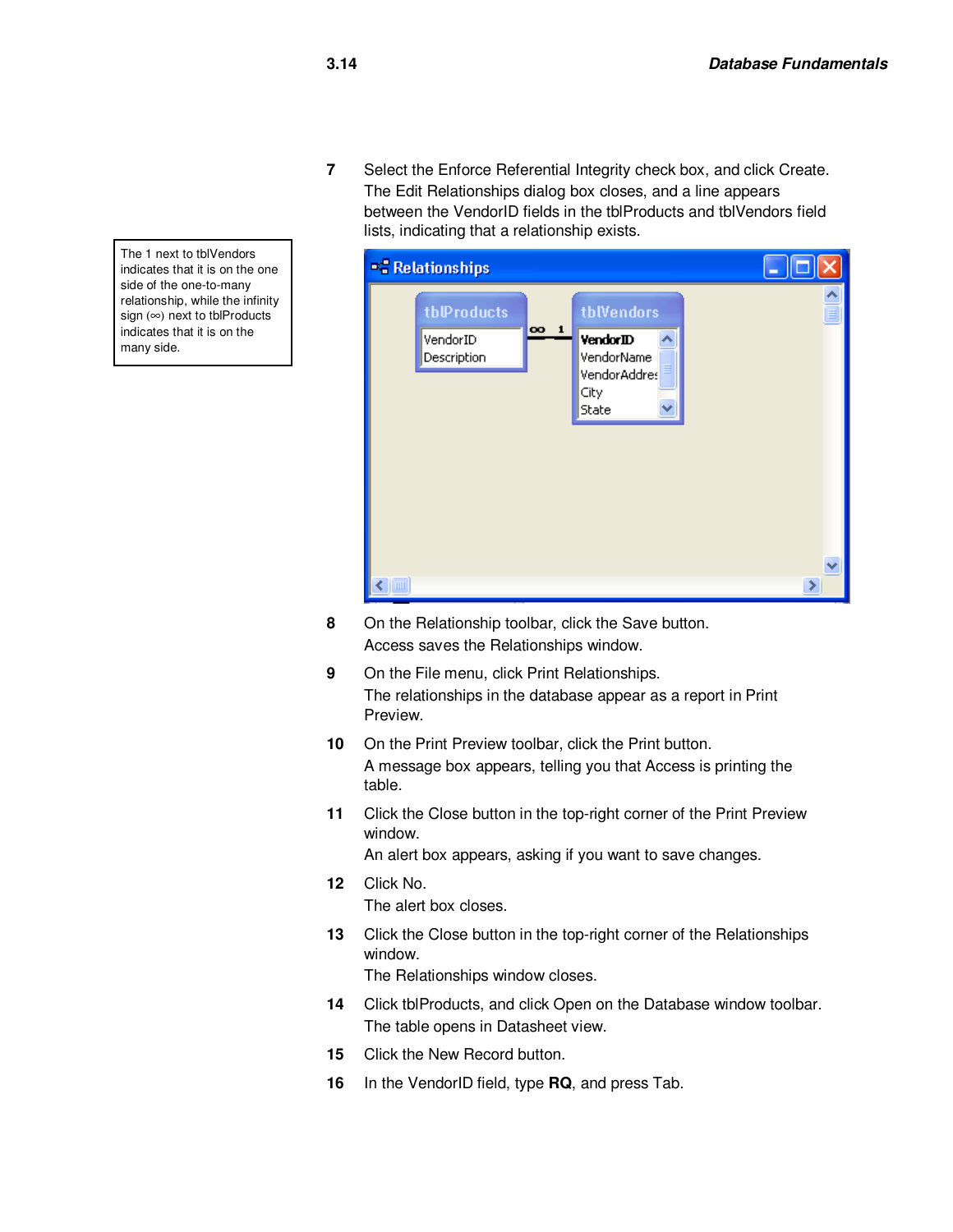**17** In the Description field, type **Pillow Chocolates (1000)**, and press Enter.

An alert box appears, indicating that you cannot add this record because a related record is required in tblVendors.

**18** Click OK.

The alert box closes.

**19** Click in the VendorID field, delete the existing text, type **RS**, and then press Enter.

Access selects the text in the Description field. No alert box appears; RS is an acceptable value.

**20** Click the Close button in the top-right corner of tblVendors. The table closes.

## Creating Subdatasheets

If you have two tables in a one-to-many relationship, you can create a **subdatasheet** to allow you to see the records from one table while the other table is open. A subdatasheet is a table within a table. For example, if you create a subdatasheet from the one-to-many relationship between tblVendors and tblProducts, you can see the products carried by each vendor listed in tblProducts by expanding the record in tblVendors.

For a subdatasheet to work, there must be at least one identical field in both the table that you are working in and the table that you want to insert as a subdatasheet, and that field must be the primary key for at least one of the tables. For tblVendors and tblProducts, that field is VendorID, the primary key in tblVendors.

In this exercise, you create a subdatasheet in tblVendors that contains the related information from tblProducts.

- **1** Click tblVendors, and click Open on the Database window toolbar. The table opens in Datasheet view.
- **2** On the Insert menu, click Subdatasheet. The Insert Subdatasheet dialog box appears, with tblProducts already selected.

RS is the code for Ritzy Restaurant Supply, which is a record in tblVendors.

You can use a subdatasheet to view and edit related records in tables with a oneto-many relationship.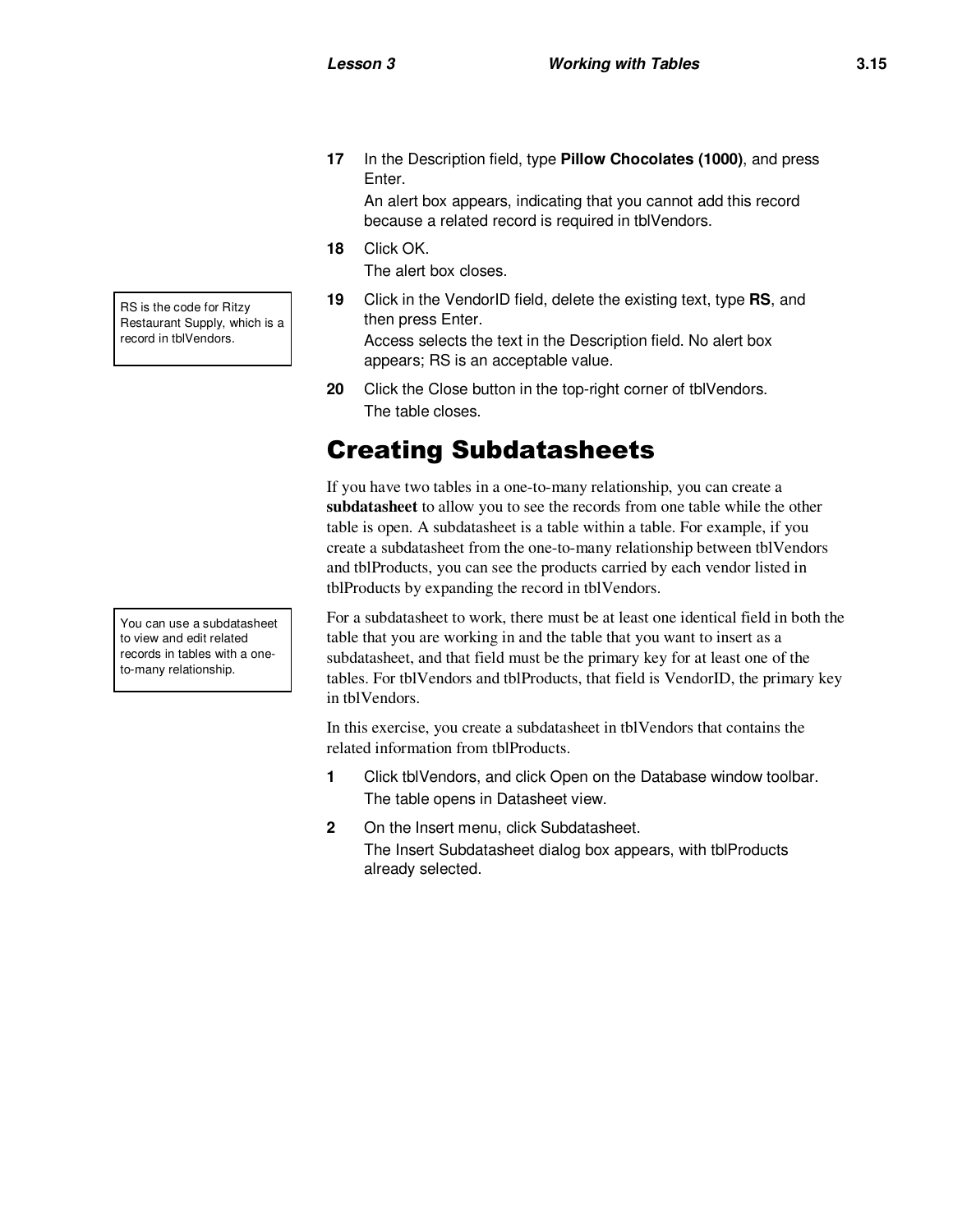**3** Click OK.

The Insert Subdatasheet dialog box closes, and tblVendors appears in Datasheet view, with plus signs (+) to the left of the records, which indicate the presence of subdatasheets.

|     | <b>EL tblVendors: Table</b>                                                                                                                                                             |          |                            |                      |                 |       |       |  |  |
|-----|-----------------------------------------------------------------------------------------------------------------------------------------------------------------------------------------|----------|----------------------------|----------------------|-----------------|-------|-------|--|--|
|     |                                                                                                                                                                                         | VendorID | VendorName                 | VendorAddress        | City            | State | Zip   |  |  |
|     | $+$                                                                                                                                                                                     | Œ        | Erewhon Children's Store   | 101 First Avenue     | Erewhon         | СA    | 85042 |  |  |
|     | $+$                                                                                                                                                                                     | EN       | Party Eternal              | 1601 Main Street     | North Hollywood | СA    | 80003 |  |  |
|     |                                                                                                                                                                                         | $+$ HK   | The Housekeeper Helper     | 14 Elm Street        | Santa Barbara   | CА    | 80008 |  |  |
|     |                                                                                                                                                                                         | $+$ KC   | Cheap Kitchen Gear LLC     | 234 Fifteenth Avenue | El Monte        | CА    | 81234 |  |  |
|     |                                                                                                                                                                                         | $+$ KH   | <b>Hotel Details</b>       | 9834 North Broadway  | Valencia        | CA    | 12233 |  |  |
|     |                                                                                                                                                                                         | $+$ KS   | ProCook Supply             | 245 Oak Boulevard    | Torrance        | СA    | 20003 |  |  |
|     |                                                                                                                                                                                         | $+$ PP   | <b>Everything Printing</b> | 4747 92nd Way        | Erewhon         | CА    | 87642 |  |  |
|     |                                                                                                                                                                                         | $+ RC$   | Clocktower Sporting Goods  | 212 Central Avenue   | Santa Barbara   | СA    | 85042 |  |  |
|     |                                                                                                                                                                                         | $+$ RS   | Ritzy Restaurant Supply    | 15 Elm Street        | Santa Barbara   | CA    | 80008 |  |  |
| $*$ |                                                                                                                                                                                         |          |                            |                      |                 |       |       |  |  |
|     | $\blacktriangleright$ $\blacktriangleright$ $\blacktriangleright$ $\blacktriangleright$ $\blacktriangleright$ $\dashv$ $\dashv$ $\dashv$ $\dashv$<br>Record: 14<br>$\blacktriangleleft$ |          |                            |                      |                 |       |       |  |  |

**4** Click the plus sign (+) to the left of the first record, for VendorID CH, Erewhon Children's Store.

The subdatasheet of products offered by Erewhon Children's Store, taken from tblProducts, appears.

|   | <b>Ⅲ tblVendors: Table</b> |            |                         |                                                                                                                                                                   |                      |                 |       |                                  |
|---|----------------------------|------------|-------------------------|-------------------------------------------------------------------------------------------------------------------------------------------------------------------|----------------------|-----------------|-------|----------------------------------|
|   |                            |            | VendorID                | VendorName                                                                                                                                                        | VendorAddress        | City            | State | $\mathbb{Z}$ ip $\blacktriangle$ |
| ١ | $\overline{a}$             | СH         |                         | Erewhon Children's Store                                                                                                                                          | 101 First Avenue     | Erewhon         | CA    | 85042                            |
|   |                            |            |                         | Description                                                                                                                                                       |                      |                 |       |                                  |
|   |                            |            | Markers (5 sets)        |                                                                                                                                                                   |                      |                 |       |                                  |
|   |                            |            | Jump ropes (10)         |                                                                                                                                                                   |                      |                 |       |                                  |
|   |                            |            | Glue (10)               |                                                                                                                                                                   |                      |                 |       |                                  |
|   |                            |            | Scissors (10)           |                                                                                                                                                                   |                      |                 |       |                                  |
|   |                            |            |                         | Construction Paper (500 sheets)                                                                                                                                   |                      |                 |       |                                  |
|   |                            |            |                         | Face Paint (50-Assorted)                                                                                                                                          |                      |                 |       |                                  |
|   |                            |            | Puppet Theater          |                                                                                                                                                                   |                      |                 |       |                                  |
|   |                            |            | Leather scraps (15 lb.) |                                                                                                                                                                   |                      |                 |       |                                  |
|   |                            |            | Leather tool sets       |                                                                                                                                                                   |                      |                 |       |                                  |
|   |                            |            | Bird House Kits         |                                                                                                                                                                   |                      |                 |       |                                  |
|   |                            |            | Whiffle Ball Bats (10)  |                                                                                                                                                                   |                      |                 |       |                                  |
|   |                            | $*$        |                         |                                                                                                                                                                   |                      |                 |       |                                  |
|   |                            | EN         |                         | Party Eternal                                                                                                                                                     | 1601 Main Street     | North Hollywood | CA    | 80003                            |
|   |                            | $+$ HK     |                         | The Housekeeper Helper                                                                                                                                            | 14 Elm Street        | Santa Barbara   | СA    | 80008                            |
|   |                            | $+$ KC     |                         | Cheap Kitchen Gear LLC                                                                                                                                            | 234 Fifteenth Avenue | El Monte        | CA    | 81234                            |
|   |                            | Record: 14 |                         | $\overline{1}$ $\blacktriangleright$ $\blacktriangleright$ $\blacktriangleright$ $\blacktriangleright$ $\blacktriangleright$ $\blacktriangleright$ $\dashv$ of 11 |                      |                 |       |                                  |

- **5** On the Table Datasheet toolbar, click the Save button. Access saves tblVendors.
- **6** Click the Close button in the top-right corner of tblVendors. The table closes.

To delete a subdatasheet, point to Subdatasheet on the Format menu, and click Remove.

You can enter new data directly into a subdatasheet by clicking in the first empty record in the subdatasheet and typing.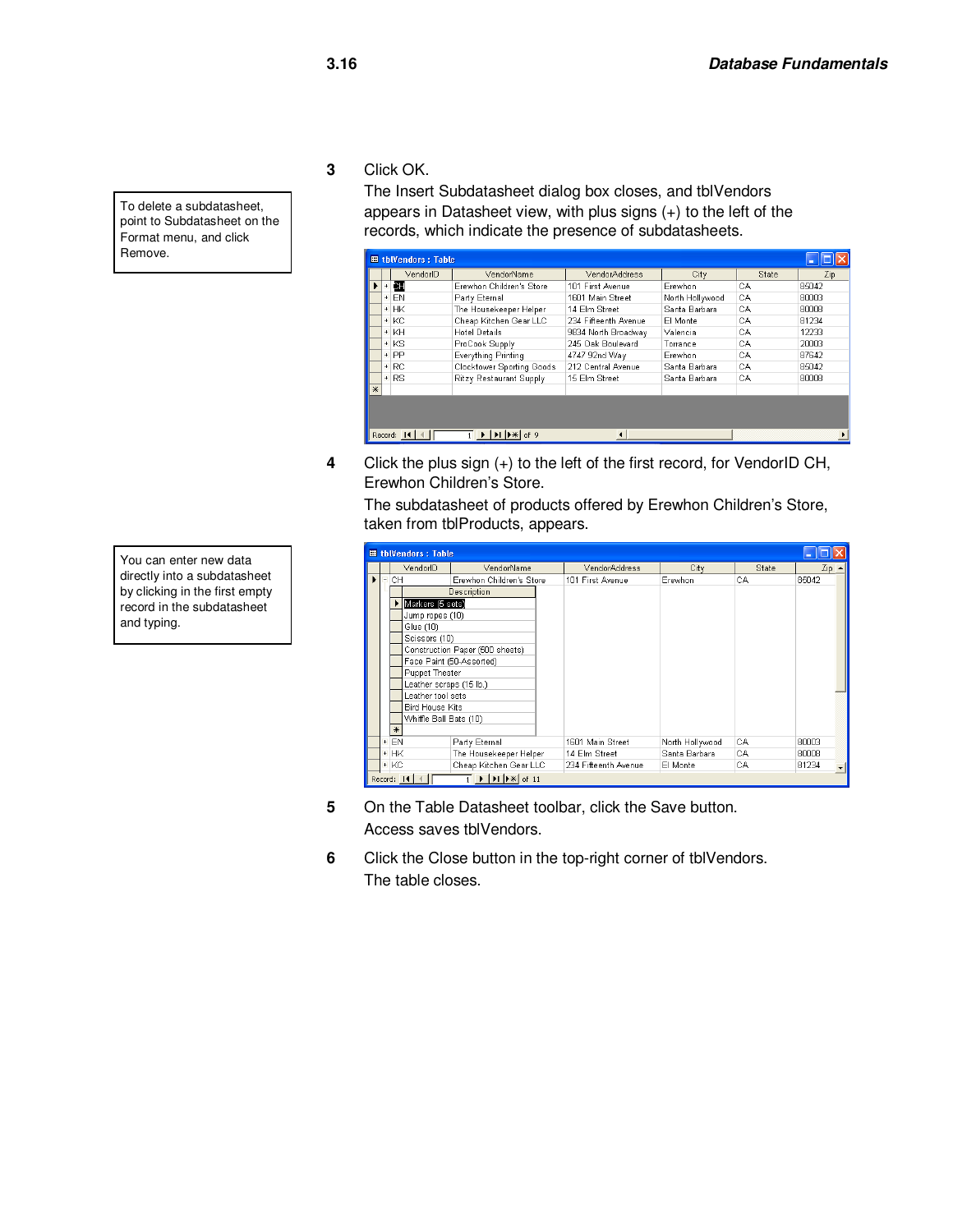## Importing Records from an External Source

When adding data to tables, you might find that some of the data that you want in your database already exists in a Microsoft Excel worksheet, an HTML file, a text file, or a table from another database program. Although you could print the data and type it in your database, it is easier to **import** the information into Access from the source.

To import data, the field names in the source must be identical to the field names in the table where the data is being copied. Also, the data types in the source must be compatible with the data types in the table where the data is being copied. For example, if a field in the source contains text and you attempt to copy it into a table for which the corresponding field is a number, you'll receive an error message.

In this exercise, you import data from the Excel worksheet ImportPractice into a new table in the Database Fundamentals 03 database.

- **1** On the File menu, point to Get External Data, and click Import. The Import dialog box appears.
- **2** In the Look in box, verify that the Database Fundamentals Practice folder is selected.
- **3** Click the Files of type down arrow, and click Microsoft Excel (\*.xls).
- **4** Click ImportPractice, and click Import. The first Import Spreadsheet Wizard dialog box appears.

| <b>B</b> Import Spreadsheet Wizard                                                                           |                                             |           |                            |  |  |  |  |
|--------------------------------------------------------------------------------------------------------------|---------------------------------------------|-----------|----------------------------|--|--|--|--|
| Your spreadsheet file contains more than one worksheet or range. Which worksheet or range<br>would you like? |                                             |           |                            |  |  |  |  |
| G                                                                                                            | Show Worksheets<br>ImportPractice           |           |                            |  |  |  |  |
| Show Named Ranges                                                                                            |                                             |           |                            |  |  |  |  |
|                                                                                                              | Sample data for worksheet 'ImportPractice', |           |                            |  |  |  |  |
|                                                                                                              | GuestID FirstName LastName                  |           | Wddress                    |  |  |  |  |
| 2                                                                                                            | lTom.                                       | Getzinger | 1000 Jefferson             |  |  |  |  |
| 3                                                                                                            | Robin                                       | Hjellen   | 2345 23rd Avenue           |  |  |  |  |
| 4                                                                                                            | Uohn                                        | Chen      | 234 S. Dakota              |  |  |  |  |
| 5                                                                                                            | Garth                                       | Fort      | 7204 W. Florida            |  |  |  |  |
| 6                                                                                                            | Shelly                                      | Szymanski | 621 Washington Way         |  |  |  |  |
|                                                                                                              |                                             |           |                            |  |  |  |  |
|                                                                                                              |                                             | Cancel    | Finish<br>$<$ Back<br>Next |  |  |  |  |

If it takes a long time to import a spreadsheet, an error might have occurred. To cancel the import, press Ctrl+Break.

If you encounter problems while importing records, Access will add a row to your table called Import Errors. For a list of the errors, double-click the Import Errors table in the Tables section of the Database window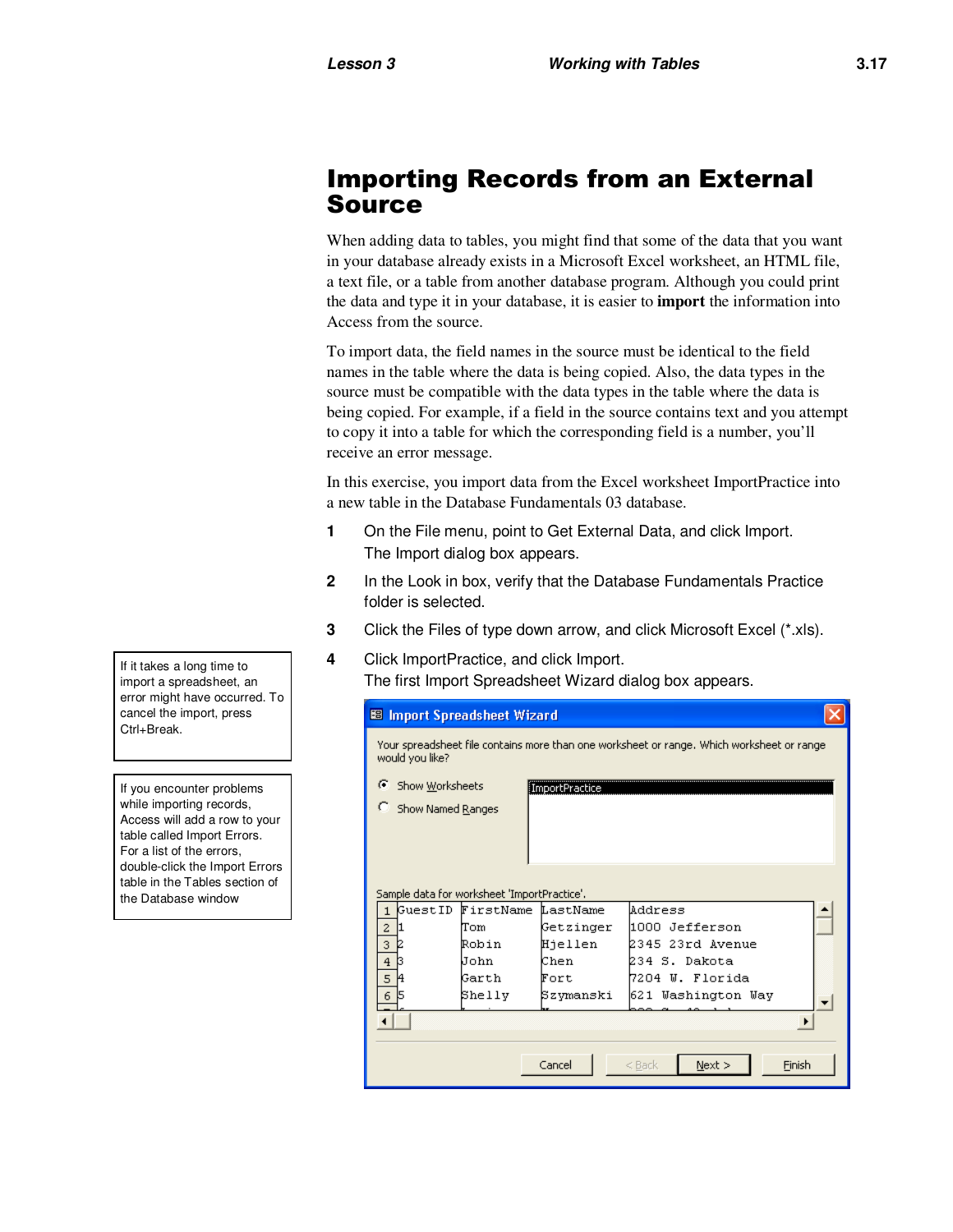**5** Verify that the Show Worksheets option is selected, and click Next. The next Import Spreadsheet Wizard dialog box appears.

| <b>88</b> Import Spreadsheet Wizard                                                                                                   |                                    |           |                            |  |  |  |
|---------------------------------------------------------------------------------------------------------------------------------------|------------------------------------|-----------|----------------------------|--|--|--|
| Microsoft Access can use your column headings as field names for your table. Does the first<br>row specified contain column headings? |                                    |           |                            |  |  |  |
|                                                                                                                                       | First Row Contains Column Headings |           |                            |  |  |  |
|                                                                                                                                       |                                    |           |                            |  |  |  |
|                                                                                                                                       |                                    |           |                            |  |  |  |
|                                                                                                                                       |                                    |           |                            |  |  |  |
|                                                                                                                                       |                                    |           |                            |  |  |  |
| GuestID<br>1                                                                                                                          | FirstName                          | LastName  | Address                    |  |  |  |
| $\overline{c}$                                                                                                                        | lTom                               | Getzinger | 1000 Jefferson             |  |  |  |
| 3                                                                                                                                     | Robin                              | Hjellen   | 2345 23rd Avenue           |  |  |  |
| 4                                                                                                                                     | John                               | Chen      | 234 S. Dakota              |  |  |  |
| 5                                                                                                                                     | Garth                              | Fort      | 7204 W. Florida            |  |  |  |
| 6                                                                                                                                     | Shelly                             | Szymanski | 621 Washington Way         |  |  |  |
|                                                                                                                                       |                                    |           |                            |  |  |  |
|                                                                                                                                       |                                    |           |                            |  |  |  |
|                                                                                                                                       |                                    |           |                            |  |  |  |
|                                                                                                                                       |                                    | Cancel    | Finish<br>$<$ Back<br>Next |  |  |  |
|                                                                                                                                       |                                    |           |                            |  |  |  |

**6** Select the First Row Contains Column Headings check box, and click Next.

The next Import Spreadsheet Wizard dialog box appears, as shown here:

| <b>B</b> Import Spreadsheet Wizard |                       |                                          |                                                                 |                            |  |
|------------------------------------|-----------------------|------------------------------------------|-----------------------------------------------------------------|----------------------------|--|
|                                    |                       |                                          | You can store your data in a new table or in an existing table. |                            |  |
|                                    |                       |                                          |                                                                 |                            |  |
|                                    |                       | Where would you like to store your data? |                                                                 |                            |  |
| G                                  | In a New Table        |                                          |                                                                 |                            |  |
|                                    | In an Existing Table: |                                          |                                                                 |                            |  |
|                                    |                       |                                          |                                                                 |                            |  |
|                                    |                       |                                          |                                                                 |                            |  |
|                                    |                       |                                          |                                                                 |                            |  |
|                                    | GuestID               | FirstName                                | LastName                                                        | Address                    |  |
| 1                                  |                       | Tom                                      | Getzinger                                                       | 1000 Jefferson             |  |
| 2                                  |                       | Robin                                    | Hjellen                                                         | 2345 23rd Avenue           |  |
| 3                                  |                       | John                                     | Chen                                                            | 234 S. Dakota              |  |
| 4                                  |                       | Garth                                    | Fort                                                            | 7204 W. Florida            |  |
| 5                                  |                       | Shelly                                   | Szymanski                                                       | 621 Washington Way         |  |
| 6                                  |                       | Louise                                   | Morgan                                                          | 999 S. 43rd Avenue         |  |
|                                    |                       |                                          |                                                                 |                            |  |
|                                    |                       |                                          |                                                                 |                            |  |
|                                    |                       |                                          |                                                                 |                            |  |
|                                    |                       |                                          | Cancel                                                          | Next<br>Finish<br>$<$ Back |  |
|                                    |                       |                                          |                                                                 |                            |  |

The column headings (field names) for the imported data appear in the row to the right of the number 1.

If you choose the In an Existing Table option, you must be sure that the field names and data types of the data that you are importing match those in the existing table.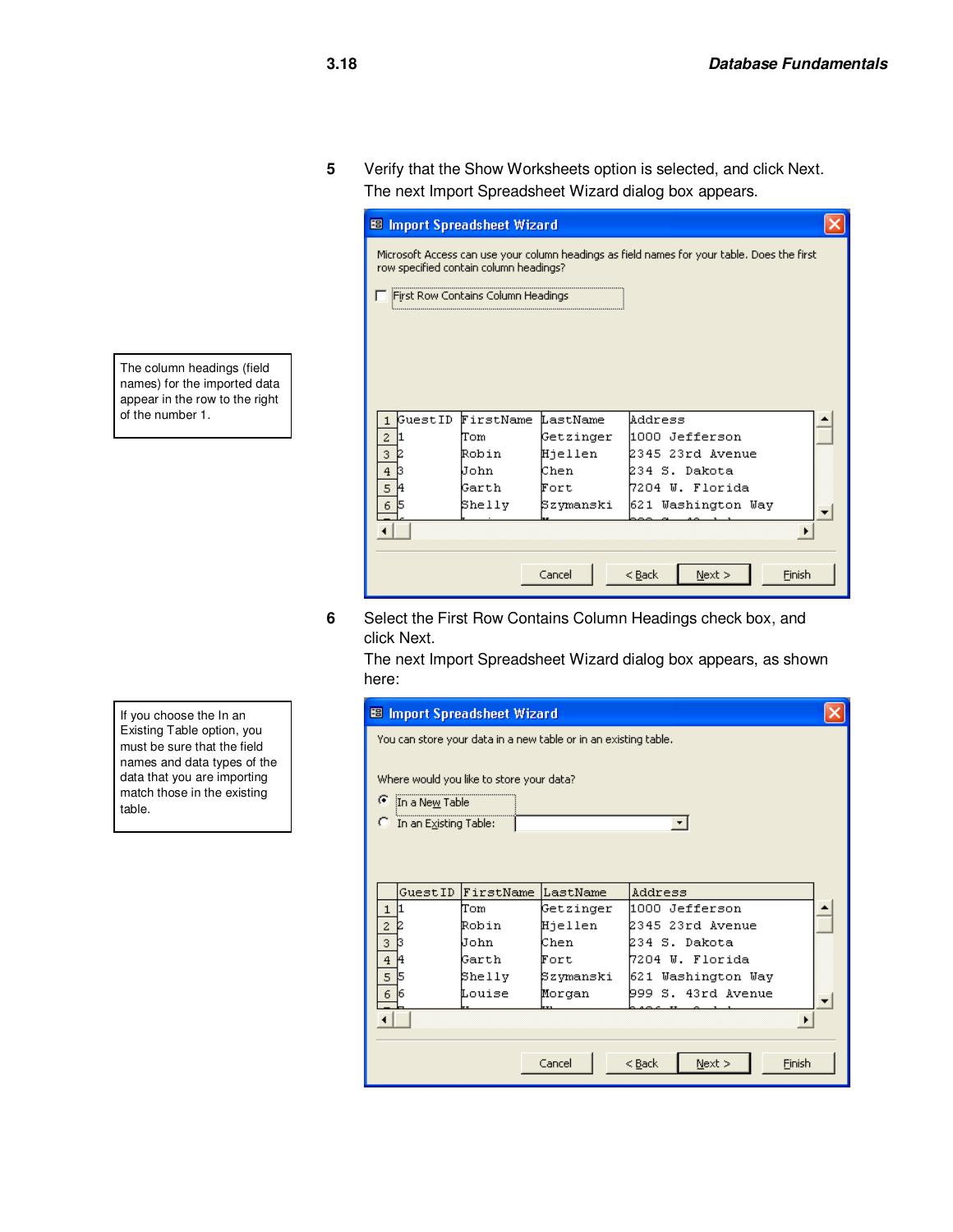If you do not want a certain field to be imported, you can select the Do not import field (Skip) check box.

**7** Verify that the In a New Table option is selected, and click Next. The next Import Spreadsheet Wizard dialog box appears.

| <b>ES</b> Import Spreadsheet Wizard                                                                                                                                           |                     |           |                                   |  |  |  |
|-------------------------------------------------------------------------------------------------------------------------------------------------------------------------------|---------------------|-----------|-----------------------------------|--|--|--|
| You can specify information about each of the fields you are importing,Select fields in the<br>area below. You can then modify field information in the 'Field Options' area. |                     |           |                                   |  |  |  |
| Field Options                                                                                                                                                                 |                     |           |                                   |  |  |  |
| <b>GuestID</b><br>Double<br>Field Name:<br>Data Type:                                                                                                                         |                     |           |                                   |  |  |  |
| Indexed:                                                                                                                                                                      | Yes (Duplicates OK) |           | $\Box$ Do not import field (Skip) |  |  |  |
|                                                                                                                                                                               |                     |           |                                   |  |  |  |
|                                                                                                                                                                               |                     |           |                                   |  |  |  |
|                                                                                                                                                                               | GuestID FirstName   | LastName  | Address                           |  |  |  |
| П<br>$\mathbf{1}$                                                                                                                                                             | Tom                 | Getzinger | 1000 Jefferson                    |  |  |  |
| 12<br>$\overline{c}$                                                                                                                                                          | Robin               | Hjellen   | 2345 23rd Avenue                  |  |  |  |
| 3<br>3                                                                                                                                                                        | John                | Chen      | 234 S. Dakota                     |  |  |  |
| 4<br>$\overline{4}$                                                                                                                                                           | Garth               | Fort      | 7204 W. Florida                   |  |  |  |
| l5<br>5                                                                                                                                                                       | Shelly              | Szymanski | 621 Washington Way                |  |  |  |
| 6<br>6                                                                                                                                                                        | Louise              | Morgan    | 999 S. 43rd Avenue                |  |  |  |
|                                                                                                                                                                               |                     |           |                                   |  |  |  |
|                                                                                                                                                                               |                     |           |                                   |  |  |  |
|                                                                                                                                                                               |                     |           |                                   |  |  |  |
|                                                                                                                                                                               |                     | Cancel    | Finish<br>$<$ Back<br>Next        |  |  |  |

**8** Click Next to accept all fields.

The next Import Spreadsheet Wizard dialog box appears.

| <b>B</b> Import Spreadsheet Wizard                                                                                                                                                                                                                                                                                                                                                                                                           |           |           |                    |  |  |  |
|----------------------------------------------------------------------------------------------------------------------------------------------------------------------------------------------------------------------------------------------------------------------------------------------------------------------------------------------------------------------------------------------------------------------------------------------|-----------|-----------|--------------------|--|--|--|
| Microsoft Access recommends that you define a primary key for<br><b>Second</b><br>your new table. A primary key is used to uniquely identify each<br>record in your table. It allows you to retrieve data more quickly.<br><b>888 888 888</b><br>2<br><b>888 888 888</b><br>3<br><b>EXX XXX XXX</b><br><b>C</b> Let Access add primary key.<br><b>EXX XXX XXX</b><br><b>888 888 888</b><br>C Choose my own primary key.<br>C No primary key. |           |           |                    |  |  |  |
| GuestID<br>ID                                                                                                                                                                                                                                                                                                                                                                                                                                | FirstName | LastName  | Address            |  |  |  |
| н<br>$\mathbf{1}$                                                                                                                                                                                                                                                                                                                                                                                                                            | lTom      | Getzinger | 1000 Jefferson     |  |  |  |
| $\overline{c}$<br>12                                                                                                                                                                                                                                                                                                                                                                                                                         | Robin     | Hjellen   | 2345 23rd Avenue   |  |  |  |
| 13<br>3                                                                                                                                                                                                                                                                                                                                                                                                                                      | John      | Chen      | 234 S. Dakota      |  |  |  |
| 14<br>$\overline{4}$                                                                                                                                                                                                                                                                                                                                                                                                                         | Garth     | Fort      | 7204 W. Florida    |  |  |  |
| 15<br>5<br>5                                                                                                                                                                                                                                                                                                                                                                                                                                 | Shelly    | Szymanski | 621 Washington Way |  |  |  |
| 6<br>16<br>6                                                                                                                                                                                                                                                                                                                                                                                                                                 | Louise    | Morgan    | 999 S. 43rd Avenue |  |  |  |
|                                                                                                                                                                                                                                                                                                                                                                                                                                              |           |           |                    |  |  |  |
|                                                                                                                                                                                                                                                                                                                                                                                                                                              | Cancel    | $<$ Back  | Finish<br>Next     |  |  |  |

You can always change or delete the primary key specification in Design view after the table is created.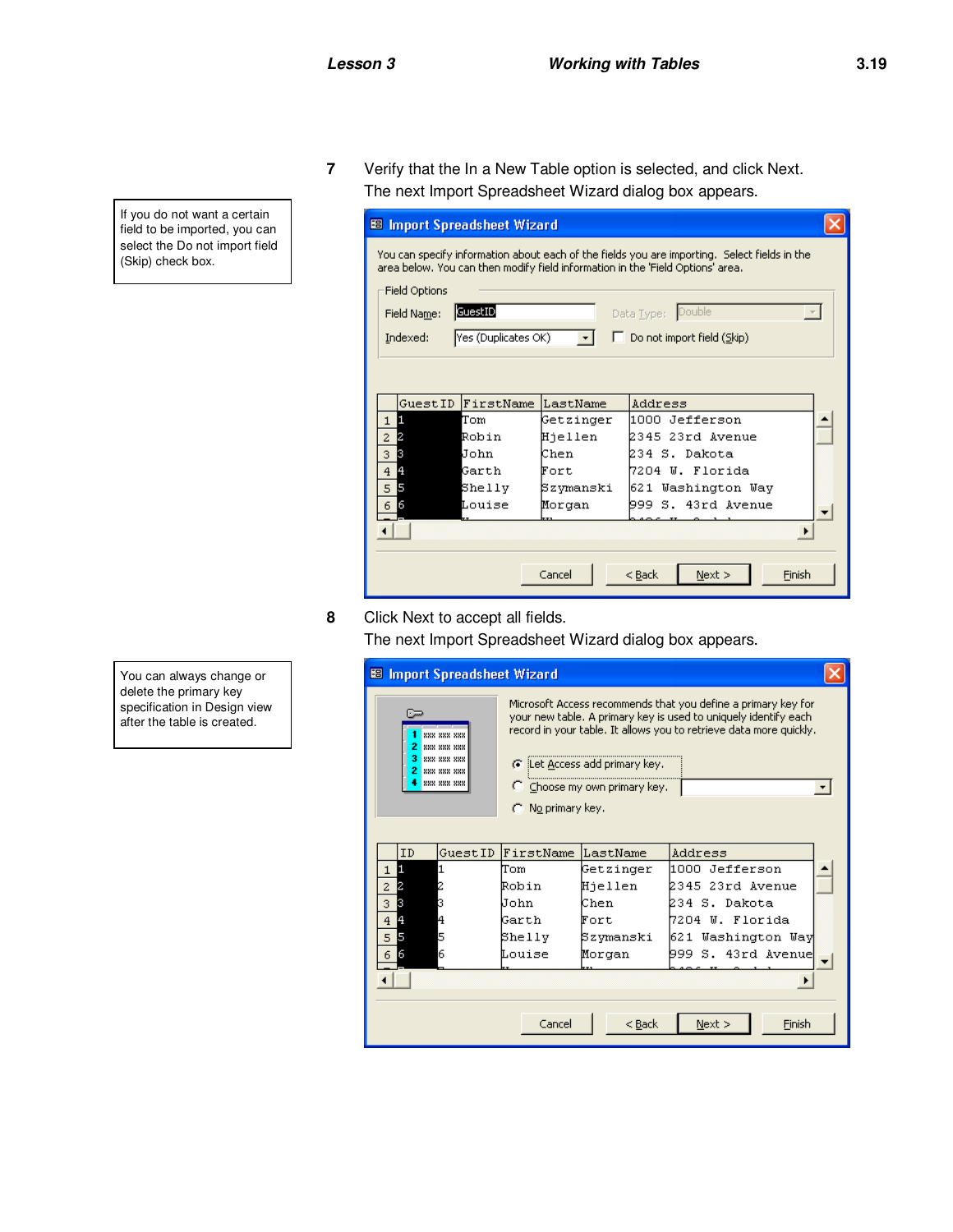**9** Click the Choose my own primary key option, verify that GuestID appears in the box to the right, and then click Next. GuestID is selected as the primary key, and the next Import Spreadsheet Wizard dialog box appears.

| <b>88</b> Import Spreadsheet Wizard                                                                                         |  |  |  |  |  |  |
|-----------------------------------------------------------------------------------------------------------------------------|--|--|--|--|--|--|
| That's all the information the wizard needs to import your data.<br>Import to Table:<br>ImportPractice                      |  |  |  |  |  |  |
| $\Box$ I would like a wizard to analyze my table after importing the<br>data.<br>Display Help after the wizard is finished. |  |  |  |  |  |  |
| Cancel<br>$<$ Back<br>Next ><br>Finish                                                                                      |  |  |  |  |  |  |

- **10** In the Import to Table box, delete the existing text, and type **tblImportPractice**.
- **11** Verify that the I would like a wizard to analyze my table after importing data and Display Help after wizard is finished check boxes are cleared, and click Finish. A message box appears, telling you that Access is finished importing the table.
- **12** Click OK.

The new table, tblImportPractice, now appears in the list of tables in the Database window.

If you do not have the Table Analyzer Wizard installed on your computer, the I would like a wizard to analyze my table after importing the data check box will not appear.

If you leave the Display Help after wizard is finished check box selected, Access Help will open after you import the table.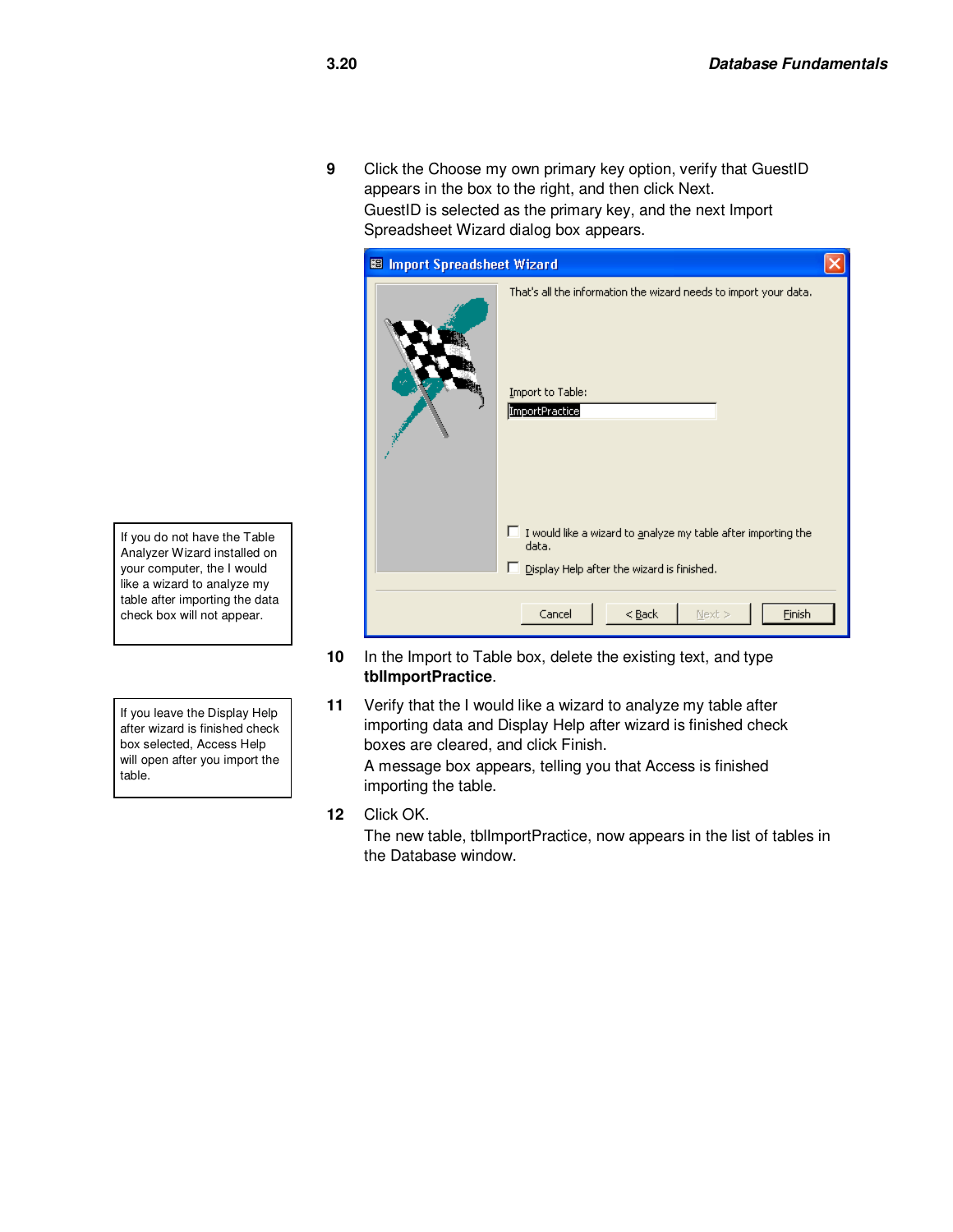**13** Click tblImportPractice, if necessary, and click Open on the Database window toolbar.

The table opens in Datasheet view.

| <b>■ tblImportPractice: Table</b> |            |                         |                 |                                 |             |           |         |
|-----------------------------------|------------|-------------------------|-----------------|---------------------------------|-------------|-----------|---------|
|                                   | GuestID    | FirstName               | LastName        | <b>Address</b>                  | City        | State     | Posta - |
|                                   |            | il Tom                  | Getzinger       | 1000 Jefferson                  | Denver      | CО        | 90421   |
|                                   |            | 2 Robin                 | Hjellen         | 2345 23rd Aveni Las Vegas       |             | ΝV        | 10032   |
|                                   |            | 3 John                  | Chen            | 234 S. Dakota                   | Santa Fe    | <b>NM</b> | 24312   |
|                                   |            | 4 Garth                 | Fort            | 7204 W. Florida San Francisco   |             | CA        | 82331   |
|                                   |            | 5 Shelly                | Szymanski       | 621 Washingtor Boulder          |             | CО        | 44565   |
|                                   |            | 6 Louise                | Morgan          | 999 S. 43rd Ave Palo Alto       |             | CA        | 34554   |
|                                   |            | 7 Karen                 | Khanna          | 3406 W. 3rd Aw Eugene           |             | 0R        | 22398   |
|                                   |            | 8 Meng                  | Phua            | 89013 Kentucky Miami Beach      |             | FL        | 17686   |
|                                   |            | 9 Michelle              | Votova          | 300 S. Universit Los Angeles    |             | CA        | 76756   |
|                                   |            | 10 John                 | Maffei          | 3394 Lincoln Dr  Spokane        |             | WA        | 23477   |
|                                   |            | 11 Darlene              | Rudd            | 6103 Adams                      | Austin      | TX        | 80323   |
|                                   |            | 12 Kim                  | Yoshida         | 9395 First Aven Sante Fe        |             | <b>NM</b> | 20102   |
|                                   |            | 13 Rob                  | Young           | 72834 S. Florida Salt Lake City |             | UT        | 07088   |
|                                   |            | 14 James                | Wilson          | 8723 14th Ave.                  | Carson City | ΝV        | 12933   |
|                                   |            | 15 Steve                | DeBroux         | 3422 E. 8th Avel Phoenix        |             | AZ        | 67681   |
|                                   | Record: 14 | $AC$ T <sub>o</sub> $A$ | Dramar<br>of 49 | OD 405 C. Million Doubler       |             | CO.       | ano so  |

**14** Click the Close button in the top-right corner of tblImportPractice. The table closes.

### Copying Records into a Table

If the records that you need for your table exist in another table, these records can be copied from one table to another, even if the other table is in another database. If you want to copy data from one table to another, you have to follow the same rules that you follow when importing data from an external source: the field names in the originating table must be identical to the field names in the table in which the data is being copied, and the data types in the originating table must be compatible with the data types in the table in which data is copied.

To copy data from one table to another, you use the Copy and Paste buttons. After you select the data to be copied and click the Copy button, the data is saved on the **Office Clipboard**. The Office Clipboard is a special file accessible in Microsoft Excel, Word, Access, Outlook, or PowerPoint and can be used to copy and paste data within a file, between files, or between applications.

The Office Clipboard can hold up to twenty-four different items. To choose which saved item will be pasted, to clear the clipboard, or to paste all the items on the clipboard, you display the Office Clipboard from the Edit menu, and then click on any item in the Clipboard that you want to paste into the current database.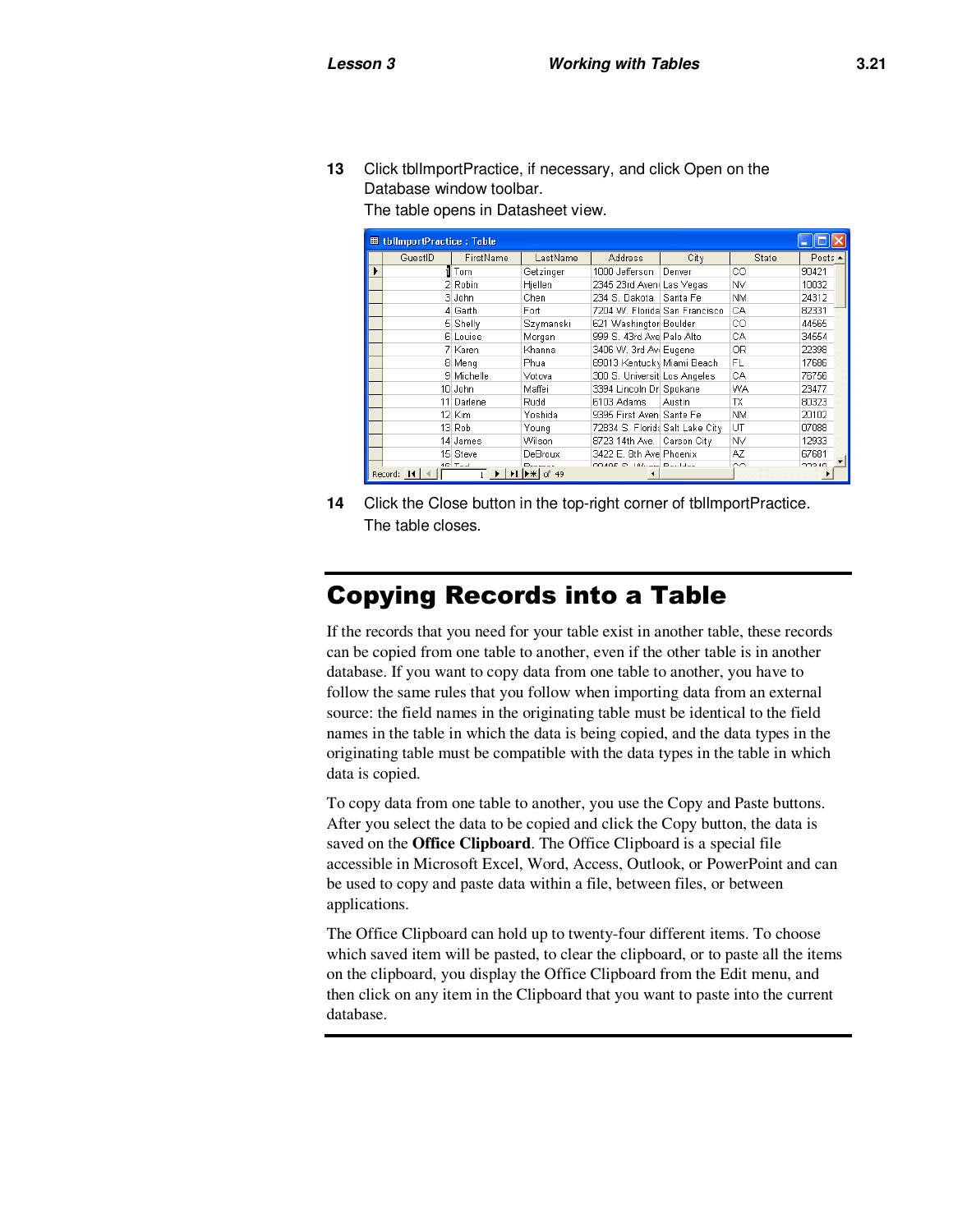#### Lesson Wrap-Up

This lesson covered how to change the format of tables, sort and find records in a table, use filters, establish relationships among tables, create subdatasheets, and import records from an external source.

If you are continuing on to the next lesson:

- Click the Close button in the top-right corner of the Database window.
- The Database Fundamentals 03 database closes.

If you are not continuing to the next lesson:

■ To quit Access for now, click the Close button in the top-right corner of the Access window. Access and the Database Fundamentals 03 database close.

## Quick Quiz

- **1** What is a subdatasheet?
- **2** What is referential integrity?
- **3** What are the two types of filters?
- **4** What is the difference between a one-to-one relationship and a one-to-many relationship?
- **5** How do you import records?
- **6** What does the Find command do?
- **7** What is the default format for a table?
- **8** What do input masks and Lookup fields do?
- **9** What are the two types of sorts?
- **10** What does a filter do?

#### Putting It All Together

**Exercise 1:** Import the Excel worksheet ImportPractice, and name the new table tblGuestList. Change the MailingList field to display either Yes or No. (Hint: Use the Format property for the field.) Sort the table so that the records are arranged alphabetically by last name. Set the text to 12-point Bookman Old Style, and make the background of the table yellow. Adjust the column widths so that all the text is visible. Search for the address that includes the word *Carter*. (Hint: In the Find and Replace dialog box, set the Match box to Any Part of Field.) Use the Filter By Form button to find only records for guests from CA. Save and close the table.